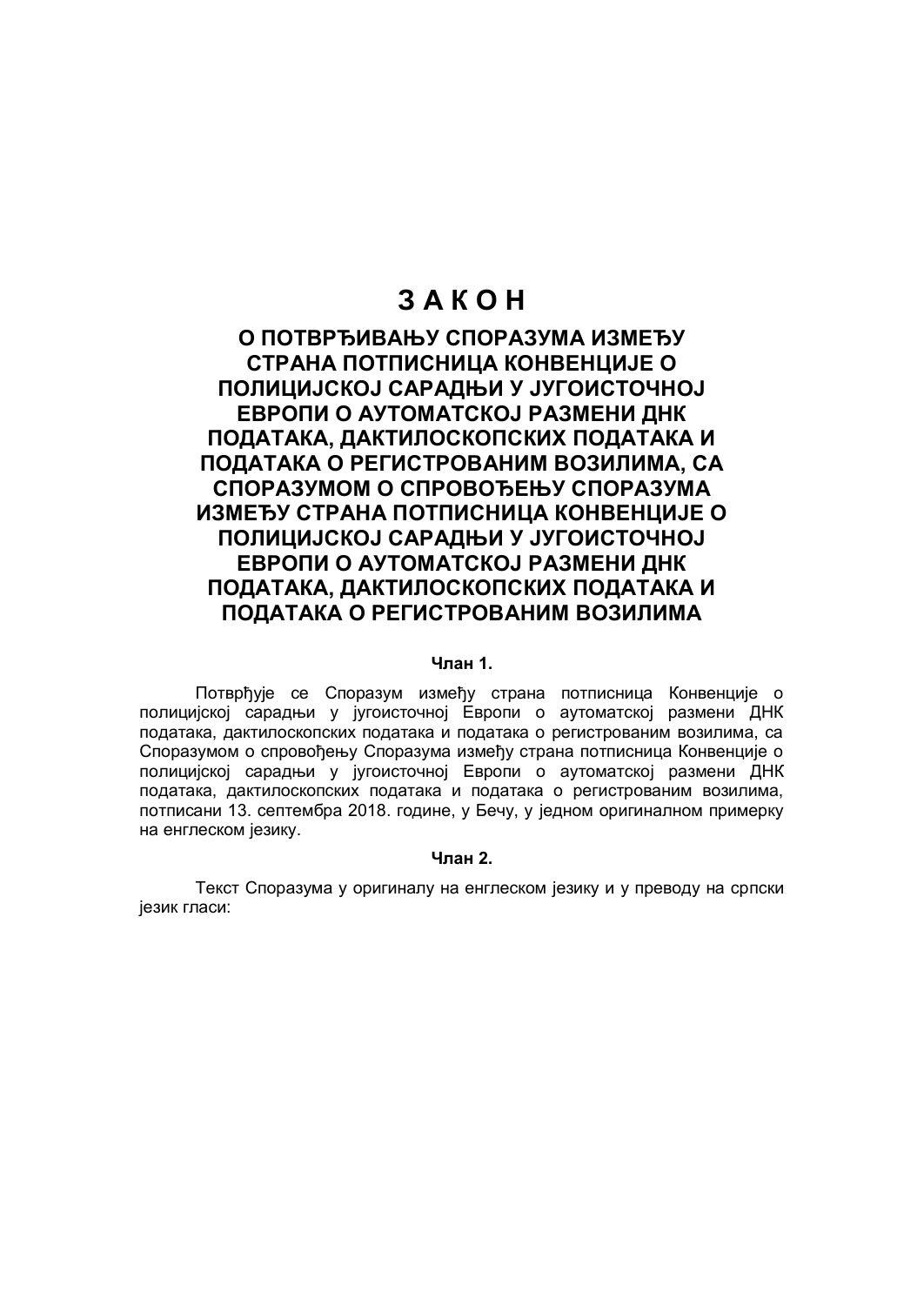# **AGREEMENT**

# **BETWEEN THE PARTIES TO THE POLICE COOPERATION CONVENTION FOR SOUTHEAST EUROPE**

# **ON THE AUTOMATED EXCHANGE OF DNA DATA, DACTYLOSCOPIC DATA AND VEHICLE REGISTRATION DATA**

The Parties to this Agreement,

Based on the Police Cooperation Convention for Southeast Europe (hereinafter referred to as: "the PCC SEE"),

Desirous of strengthening cross-border cooperation, particularly in combating terrorism, cross-border crime and illegal migration and endeavouring the implementation of the PCC SEE, in particular on the transmission and comparison of DNA profiles, dactyloscopic data and vehicle registration data,

Having in mind the Conclusions of the 11<sup>th</sup> PCC SEE Committee of Ministers  $(01/2014)$ , the Conclusions of the 12<sup>th</sup> PCC SEE Committee of Ministers (05/2014)and the Conclusions of the 15<sup>th</sup> PCC SEE Committee of Ministers (01/2016),highlighting the strong need for the development of automated DNA data, dactyloscopic data and vehicle registration data information exchange, within the PCC SEE legal framework,

Acknowledging the PCC SEE developments in the Area of Data Protection, where all Parties have successfully passed the evaluations in the area of personal data protection and have, consequently, fulfilled the preconditions to exchange personal data, while taking into account the common European data protection principles and standards as enshrined in Directive (EU) 2016/680 of the European Parliament and of the Council of 27 April 2016 on the protection of natural persons with regard to the processing of personal data by competent authorities for the purposes of the prevention, investigation, detection or prosecution of criminal offences or the execution of criminal penalties, and on the free movement of such data, and repealing Council Framework Decision 2008/977/JHA (hereinafter referred to as: "Directive (EU) 2016/680") and the relevant Convention of the Council of Europe on Protection of Personal Data and relevant Council of Europe recommendation for protection of personal data for the Police sector (hereinafter referred to as: "relevant Council of Europe Convention and recommendations"),

Having in mind the provisions deriving from the Treaty of 27 May 2005 between the Kingdom of Belgium, the Federal Republic of Germany, the Kingdom of Spain, the French Republic, the Grand Duchy of Luxembourg, the Kingdom of the Netherlands and the Republic of Austria on the stepping up of cross-border cooperation, particularly in combating terrorism, cross-border crime and illegal migration (hereinafter referred to as: "the Prüm Treaty"), the Implementing Agreement of the Prüm Treaty, the Council Decision 2008/615/JHA of 23 June 2008 on the stepping up of cross-border cooperation, particularly in combating terrorism and cross-border crime (hereinafter referred to as: "the Prüm Decision") and the Council Decision 2008/616/JHA of 23 June 2008 on the implementation of Decision 2008/615/JHA on the stepping up of cross-border cooperation, particularly in combating terrorism and cross-border crime (hereinafter referred to as:"the Prüm Implementing Decision"),

Have agreed as follows: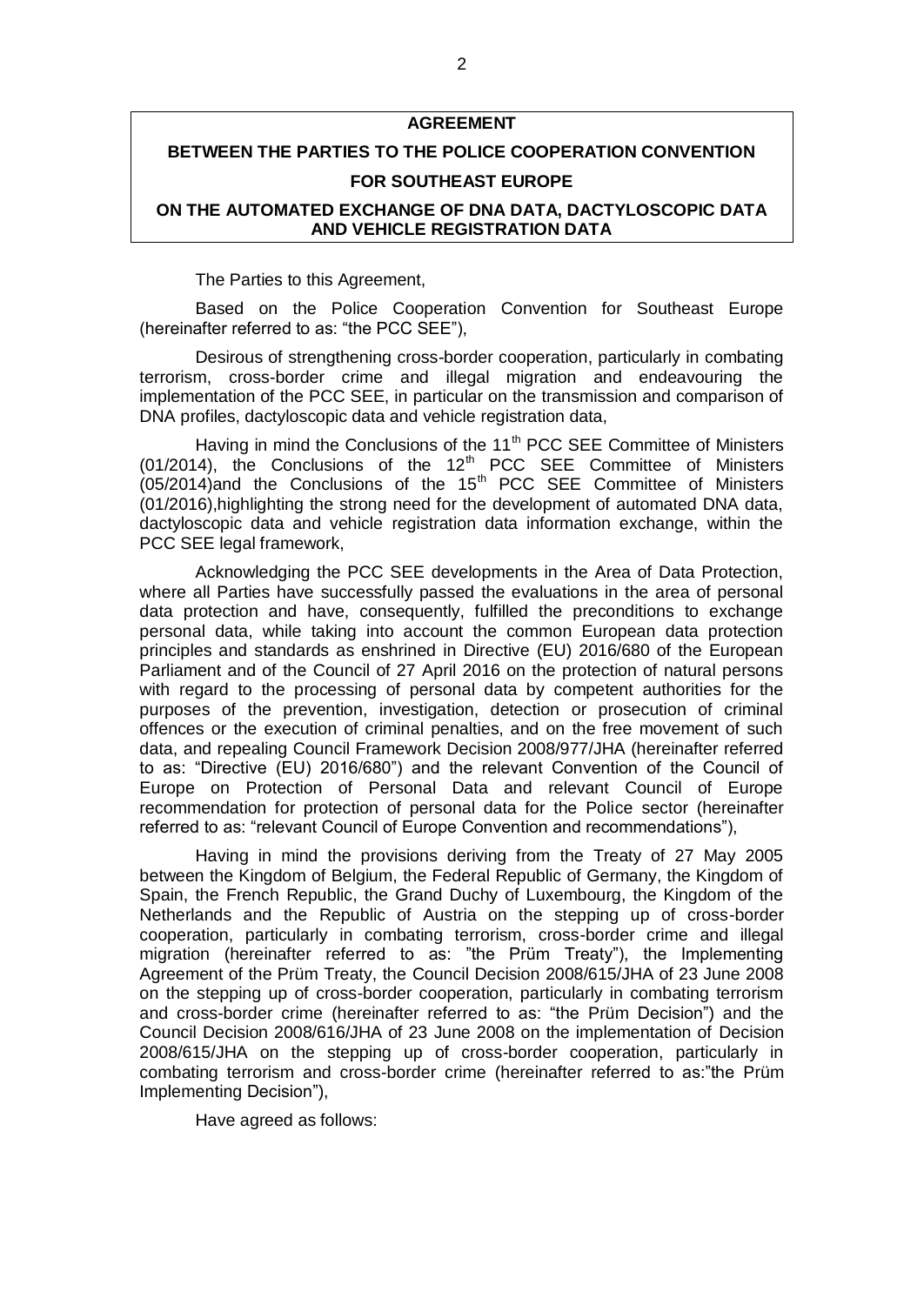# **CHAPTER I**

## **General Provisions**

# **Article 1**

# **Aim, scope and definitions**

(1) By means of this Agreement, the Parties intend to strengthen crossborder police cooperation with respect to fighting threats to public security with respect to prevention, detection and investigation of criminal offences as laid down in the PCC SEE. To this end, this Agreement contains rules for automated exchange of DNA data, dactyloscopic data and vehicle registration data and exchange of available subsequent personal and case-related data in case of a hit.

(2) For supporting the implementation of the transmission and comparison of DNA data, dactyloscopic data and vehicle registration data the Parties lay down:

- (a) provisions on the conditions and procedure for the automated transfer of DNA profiles, dactyloscopic data and vehicle registration data;
- (b) the necessary administrative and technical provisions for the implementation of automated exchange of DNA data, dactyloscopic data and vehicle registration data.
- (3) For the purposes of this Agreement:
	- (a) **"search"**and **"comparison"**mean the procedures by which it is established whether there is a match between, respectively, DNA data or dactyloscopic data which have been communicated by one Party and DNA data or dactyloscopic data stored in the databases of one, several, or all of the Parties;
	- (b) **"automated searching"** means an online access procedure for consulting the databases of one, several, or all of the Parties;
	- (c) **"DNA profile"** means a letter or number code which represents a set of identification characteristics of the non-coding part of an analysed human DNA sample, i.e. the particular molecular structure at the various DNA locations (loci);
	- (d) **"non-coding part of DNA"** means chromosome regions not genetically expressed, i.e. not known to provide for any functional properties of an organism;
	- (e) **"DNA data"** mean DNA profile, reference number and personal identification data;
	- (f) **"DNA reference data"** mean DNA profile and reference number;
	- (g) **"reference DNA profile"** means the DNA profile of an identified person;
	- (h) **"unidentified DNA profile"** means the DNA profile obtained from traces collected during the investigation of criminal offences and belonging to a person not yet identified;
	- (i) **"note"** means a Party's marking on a DNA profile in its national database indicating that there has already been a match for that DNA profile on another Party's search or comparison;
	- (j) **"dactyloscopic data"** mean fingerprint images, images of fingerprint latents, palm prints, palm print latents and templates of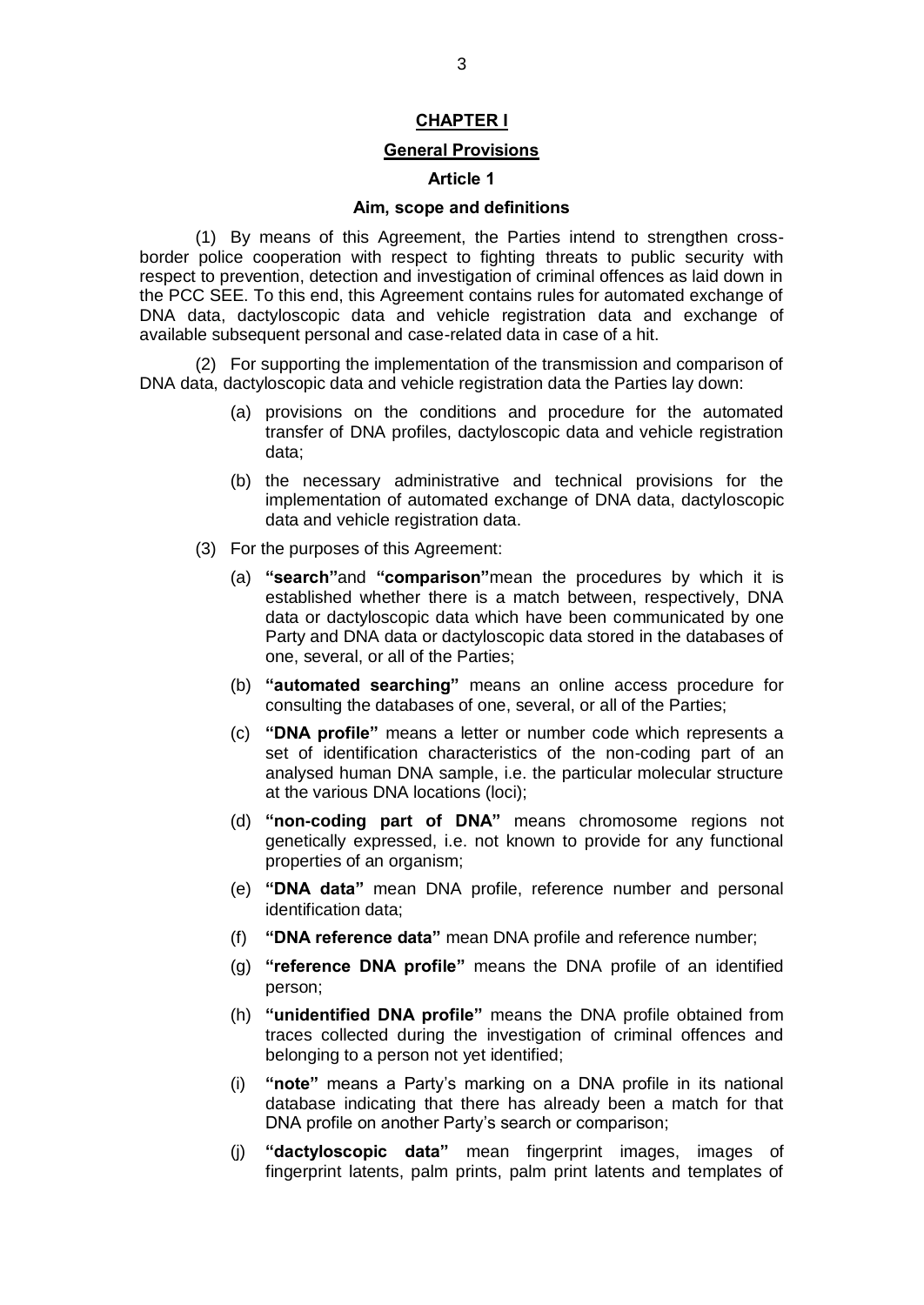such images (coded minutiae), when they are stored and dealt within an automated fingerprint identification system (AFIS) database;

- (k) **"vehicle registration data"** mean the data-set as specified in Article 9;
- (l) **"personal data"** shall mean any information relating to an identified or identifiable natural person (the "data subject");
- (m) **"core personal data"** means Name (Family Name(s), First Name(s)), Date of Birth, Nationality, Gender, Alias Name(s) and Date(s) of Birth, Date Fingerprinted / DNA sampled, Reason Fingerprinted / DNA sampled, Place Fingerprinted / DNA sampled, and if available True Identity Confirmation Status, Address, Height, Weight, Number of Passport, Picture (Face);
- (n) **"individual case"** means a single investigation or prosecution file. If such a file contains more than one DNA profileor one piece of dactyloscopic data they may be transmitted together as one request;
- (o) **"processing of personal data"** means any operation or set of operations which is performed upon personal data, whether or not by automatic means, such as collection, recording, organisation, storage, adaptation or alteration, sorting, retrieval, consultation, use, disclosure by supply, dissemination or otherwise making available, alignment, combination, erasure or destruction of data. Processing within the meaning of this Agreement shall also include notification of whether or not a hit exists;
- (p) **"automated search procedure"** means online access to the databases of another Party where the response to the search procedure is fully automated;
- (q) **"missing persons"** means persons whose absence is assumed in connection to a crime, a suicide, an accident or a disaster;
- (r) **"match / no-match"** means the result of a machine (AFIS or DNAmatch-engine). It would also mean that a no-match is always a nohit. On the other hand it is also possible that a match is a no-hit after the necessary forensic verification / validation;
- (s) **"hit"** means the confirmed positive identification result confirmed by a human being (expert) after forensic verification / validation. Forensic confirmation has to be carried out in line with forensic quality management requirements (e.g. accreditation standards);
- (t) **"DNA analysis files"** mean national DNA databases and linked administrative subsystems as e.g. crime scene stain / person identification databases and lab information systems (LIMs), which contain all relevant information for forensic and investigative confirmation of DNA profiles analysed with DNA technologies and will allow also secure linkage to Individual case / personal data of DNA profiles;
- (u) **"criminal offences"** mean those offences which are prosecuted ex officio in accordance with the Parties' national legislation.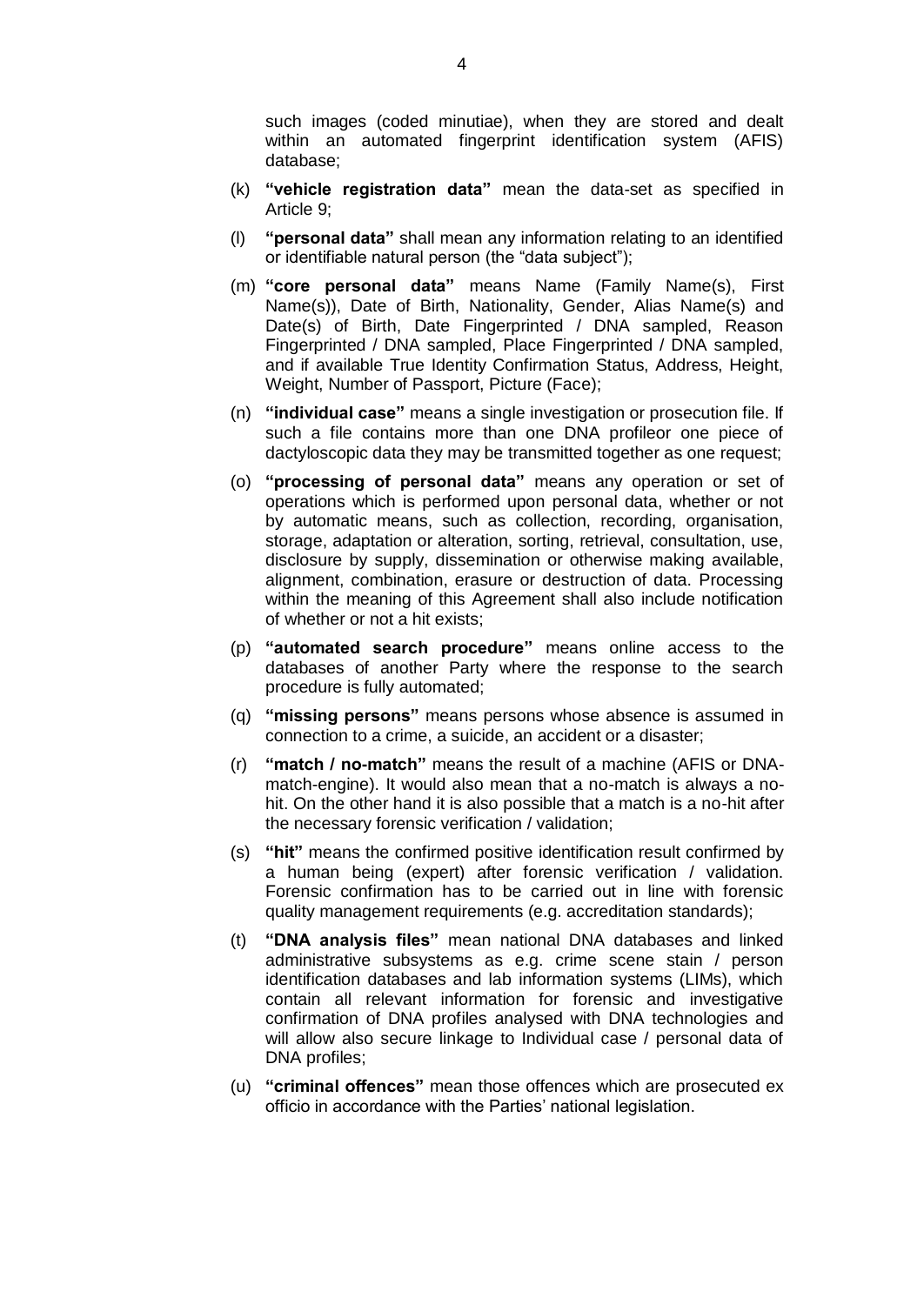# **CHAPTER II**

# **ONLINE ACCESS AND FOLLOW-UP REQUESTS**

# **Article 2**

# **Establishment of national DNA analysis files**

(1) The Parties shall open and keep national DNA analysis files for the investigation of criminal offences and assist in the identification of missing persons and unidentified human remains in accordance with the national legislation. Processing of data kept in those files, under this Agreement, shall be carried out in accordance with this Agreement, in compliance with the PCC SEE and the national legislation applicable to the data processing.

(2) For the purpose of implementing this Agreement, the Parties shall ensure the availability of reference data from their national DNA analysis files as referred to in the first sentence of paragraph 1. Reference data shall only include DNA profiles established from the non-coding part of DNA and a reference number. Reference data shall not contain any data from which the data subject can be directly identified. Reference data which is not attributed to any individual (unidentified DNA profiles) shall be recognisable as such.

(3) Each Party shall inform the Depositary of the national DNA analysis files to which Articles 2 to 4 and Article 7 apply and the conditions for automated searching as referred to in Article 3(1).

#### **Article 3**

#### **Automated searching of DNA profiles**

(1) For the investigation of criminal offences and to assist in the identification of missing persons and unidentified human remains, the Parties shall allow other Parties' national contact points as referred to in Article8, access to the reference data in their DNA analysis files, with the power to conduct automated searches by comparing DNA profiles. Searches may be conducted only in individual cases and in compliance with the requesting Party's national legislation.

(2) Should an automated search show that a DNA profile supplied matches DNA profiles entered in the receiving Party's searched file, the national contact point of the searching Party shall receive in an automated way the reference data with which a match has been found. If no match can be found, automated notification of this shall be given.

# **Article 4**

## **Automated comparison of DNA profiles**

(1) For the investigation of criminal offences and to assist in the identification of missing persons and unidentified human remains, the Parties shall, by mutual consent, via their national contact points, compare the DNA profiles of their unidentified DNA profiles with all DNA profiles from other national DNA analysis files' reference data. Profiles shall be supplied and compared in automated form. Unidentified DNA profiles shall be supplied for comparison only where provided for under the requesting Party's national legislation.

(2) Should a Party, as a result of the comparison referred to in paragraph 1, find that any DNA profiles supplied match any of those in its DNA analysis files, it shall, without delay, supply the other Party's national contact point with the DNA reference data with which a match has been found.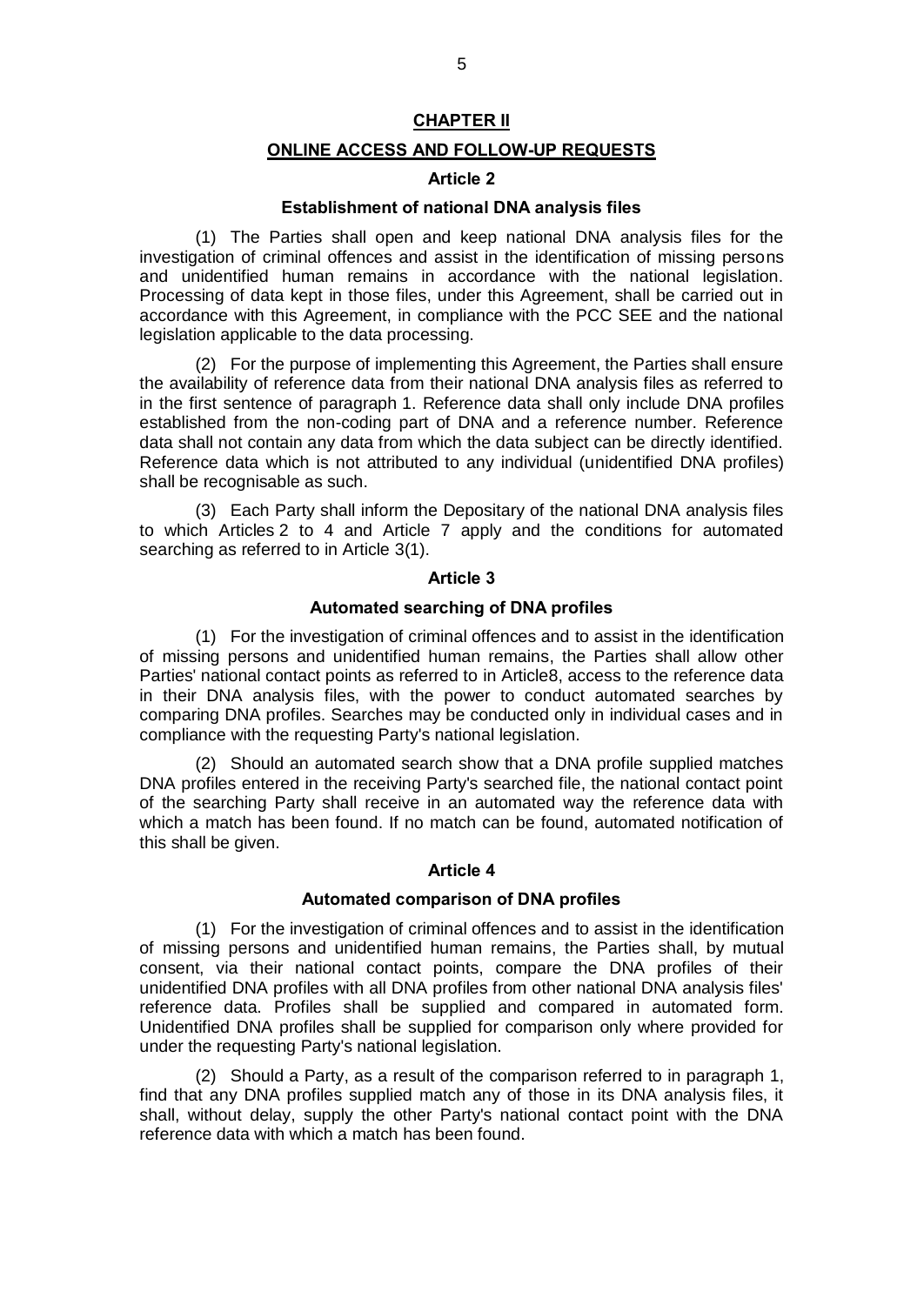#### **Dactyloscopic data**

For the purpose of implementing this Agreement, Parties shall ensure the availability of reference data from the file for the national automated fingerprint identification systems established for the prevention and investigation of criminal offences and to assist in the identification of missing persons and unidentified human remains. Reference data shall only include dactyloscopic data and a reference number. Reference data shall not contain any data from which the data subject can be directly identified. Reference data which is not attributed to any individual (unidentified dactyloscopic data) must be recognisable as such.

# **Article 6**

## **Automated searching of dactyloscopic data**

(1) For the prevention and investigation of criminal offences and to assist in the identification of missing persons and unidentified human remains, Parties shall allow other Parties' national contact points, as referred to in Article 8, access to the reference data in the automated fingerprint identification systems which they have established for that purpose, with the power to conduct automated searches by comparing dactyloscopic data. Searches may be conducted only in individual cases and in compliance with the requesting Party's national legislation.

(2) The confirmation of a match of dactyloscopic data with reference data held by the Party administering the file shall be carried out by the national contact point of the requesting Party by means of the automated supply of the reference data required for a hit.

# **Article 7**

#### **Supply of further personal data and other information**

Should the procedures referred to in Articles 3 and 4 show a hit between DNA profiles or the procedures referred to in Article 6 show a hit between dactyloscopic data, the supply of further available personal data in addition to core personal data and other information relating to the reference data shall be governed by the national legislation, including the legal assistance rules, of the requested Party. Subject to Article 8 paragraph 2, the supply will be provided by a national contact point.

# **Article 8**

# **National contact points**

(1) For the purposes of the supply of data as referred to in Articles 3, 4 and 6,and subsequent supply of further available personal data and other information relating to the reference data, as referred to in Article 7, each Party shall designate national contact points.It shall indicate the national contact point, mentioned in Articles 3 and 4 for DNA data, the national contact point, mentioned in Article 6 for dactyloscopic data, the national contact point, mentioned in Article 9 for vehicle registration data and the national contact point, mentioned in Article 7 for personal data.

(2) The national contact point as referred to in Article 7 shall supply such subsequent personal data in accordance with the national legislation of the Party designating the responsible contact point. Other available legal assistance channels need not be used unless necessary in accordance with the national legislation, including the legal assistance rules, of the Parties.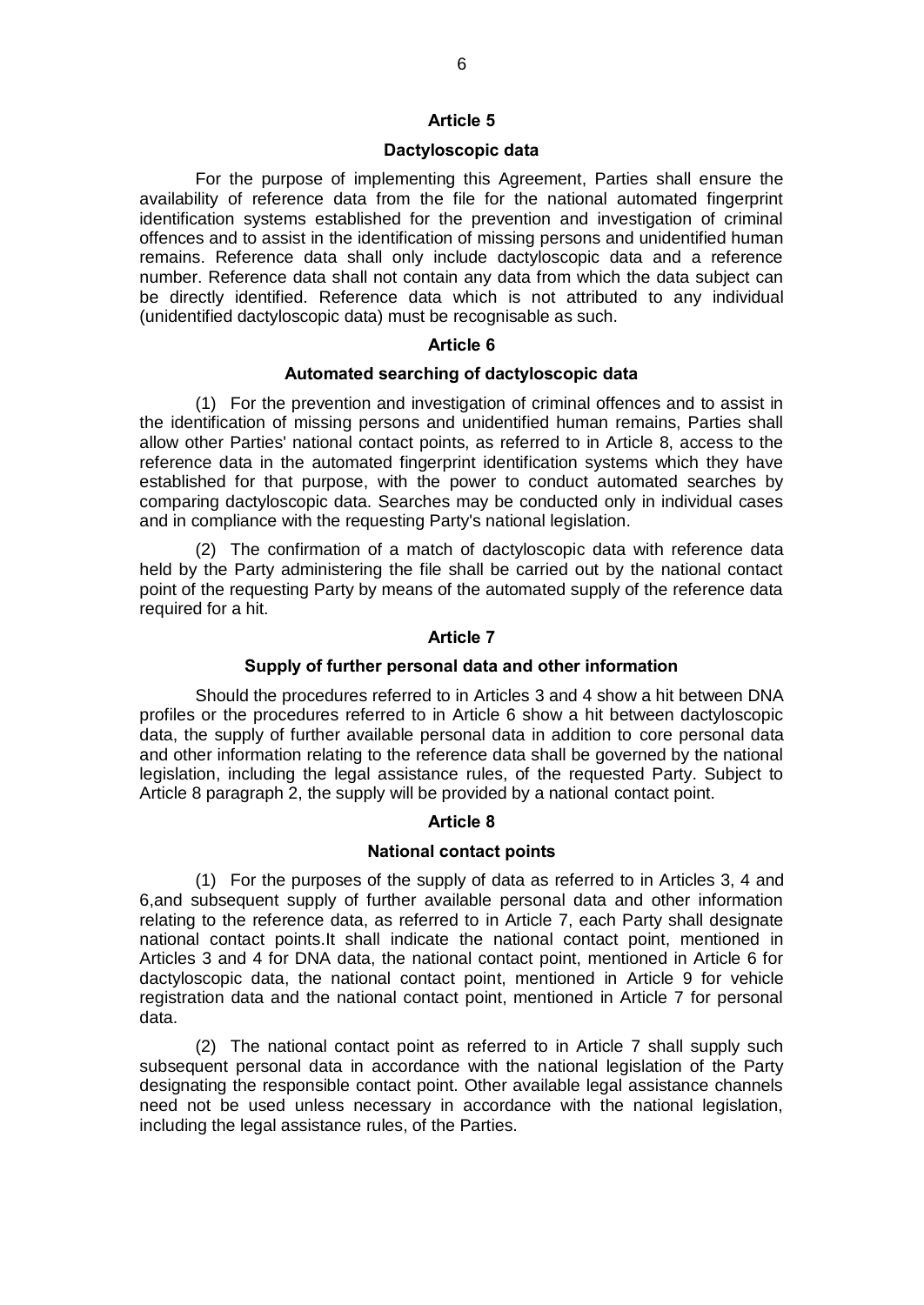#### **Article 9**

# **Automated searching of vehicle registration data**

(1) For the prevention and investigation of criminal offences and to assist in the identification of missing persons and unidentified human remains and in dealing with other offences coming within the jurisdiction of the courts or the public prosecution service in the searching Party, as well as in maintaining public security, Parties shall allow other Parties' national contact points, access to the following national vehicle registration data, with the power to conduct automated searches in individual cases:

- (a) data relating to owners or operators; and
- (b) data relating to vehicles.

Searches may be conducted only with a full chassis number or a full registration number. Searches may be conducted only in compliance with the searching Party's national legislation.

(2) For the purposes of the supply of data as referred to in paragraph 1, each Party shall designate a national contact point for incoming requests. The powers of the national contact points shall be governed by the applicable national legislation. Details of technical arrangements for the procedure shall be laid down in a vehicle registration data User manual.

# **CHAPTER III**

# **COMMON PROVISIONS ON THE FRAMEWORK FOR DATA EXCHANGE**

## **Article 10**

# **Principles of DNA and dactyloscopicdata exchange**

(1) The Parties shall use existing standards for DNA and dactyloscopic data exchange.

(2) The transmission procedure, in case of automated searching and comparison of DNA profiles and of dactyloscopic data shall take place within a decentralised structure.

(3) Appropriate measures shall be taken to ensure confidentiality and integrity for data being sent to other Parties, including their encryption.

(4) The Parties shall take the necessary measures to guarantee the integrity of the DNA profiles and dactyloscopic data made available or sent for comparison to the other Parties and to ensure that these measures comply with international standards.

# **Article 11**

# **Technical and procedural specifications**

(1) The Parties shall observe common technical specifications in connection with all requests and answers related to searches and comparisons of DNA profiles, dactyloscopic data and vehicle registration data.

(2) These technical and procedural specifications are laid down in the Implementing Agreement and User manuals.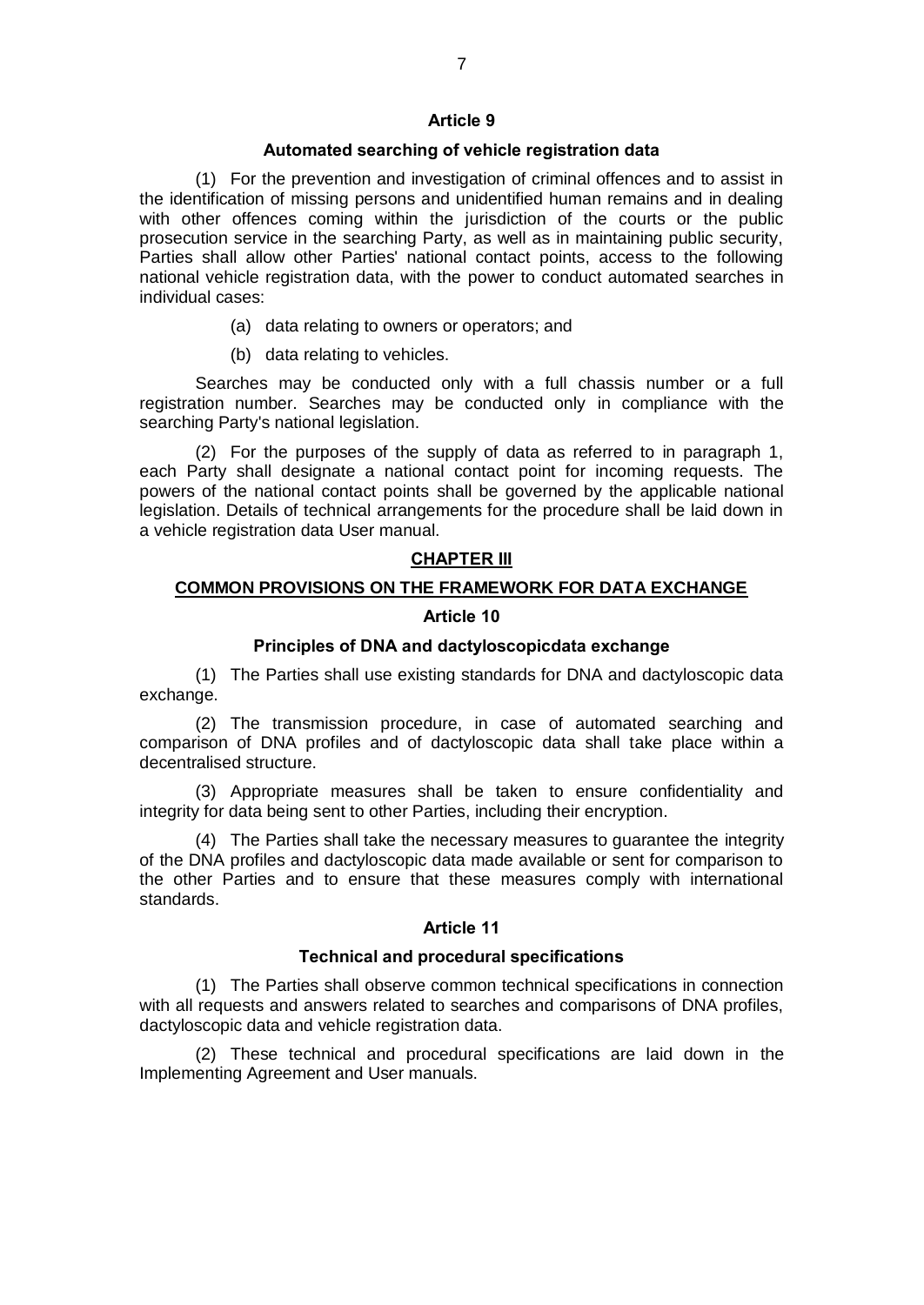# **CHAPTER IV**

# **DATA PROTECTION**

# **Article 12**

# **Level of data protection**

As regards the processing of personal data which are or have been supplied pursuant to this Agreement, each Party shall in its national legislation ensure an adequate level of protection of personal data essentially equivalent to the principles and standards enshrined in Directive (EU) 2016/680 and the relevant Council of Europe Convention and recommendations.

## **Article 13**

## **Purpose**

(1) Processing of personal data by the receiving Party shall be permitted solely for the purposes for which the data have been supplied in accordance with this Agreement. Processing for other purposes shall be permitted solely with the prior authorisation of the Party administering the file and subject only to the national legislation of the receiving Party. Such authorisation may be granted provided that processing for such other purposes is permitted under the national legislation of the Party administering the file.

(2) Processing of data supplied pursuant to Articles 3, 4 and 6 by the searching or comparing Party shall be permitted solely in order to:

- (a) establish whether there is a match between the compared DNA profiles;
- (b) establish whether there is a match between the compared dactyloscopic data;
- (c) prepare and submit a police or judicial request for legal assistance in compliance with national legislation if there is a hit between those data via the national contact point designated in accordance with Articles 7 and 8;
- (d) record within the meaning of Article 17.

(3) The Party administering the file may process the data supplied to it in accordance with Articles 3, 4 and 6 solely where this is necessary for the purposes of comparison, providing automated replies to searches or recording pursuant to Article 17. The supplied data shall be deleted immediately following data comparison or automated replies to searches unless further processing is necessary for the purposes mentioned under points (b) and (c) of the second paragraph.

(4) Data supplied in accordance with Article 9 may be used by the Party administering the file solely where this is necessary for the purpose of providing automated replies to search procedures or recording as specified in Article 17. The data supplied shall be deleted immediately following automated replies to searches unless further processing is necessary for recording pursuant to Article 17. The searching Party may use data received in a reply solely for the procedure for which the search was made.

#### **Article 14**

#### **Competent authorities**

Personal data supplied may be processed only by the competent law enforcement authorities with responsibility for a task in furtherance of the aims mentioned in Article 13. In particular, data may be supplied to other entities only with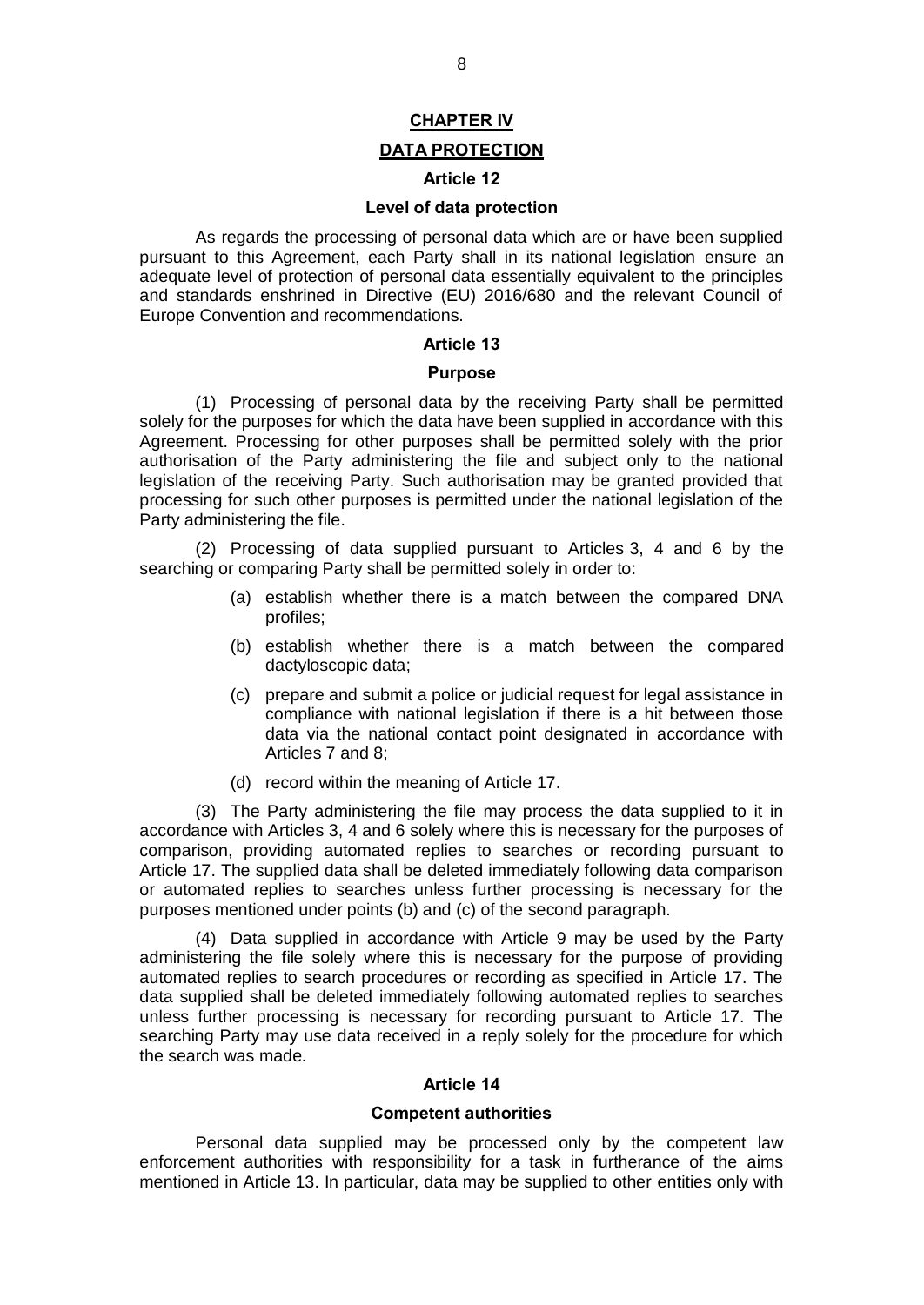the prior authorisation of the supplying Party and in compliance with the national legislation of the receiving Party.

# **Article 15**

#### **Accuracy, current relevance and storage time of data**

(1) The Parties shall ensure the accuracy and current relevance of personal data. Should it transpire ex officio or from a notification by the data subject that incorrect data or data which should not have been supplied have been supplied, this shall be notified without delay to the receiving Party or Parties. The Party or Parties concerned shall be obliged to correct or delete the data. Moreover, personal data supplied shall be corrected if they are found to be incorrect. If the receiving body has reason to believe that the supplied data are incorrect or should be deleted the supplying body shall be informed forthwith.

(2) Data, the accuracy of which the data subject contests and the accuracy or inaccuracy of which cannot be established shall, in accordance with the national legislation of the Parties, be marked with a flag at the request of the data subject. If a flag exists, this may be removed subject to the national legislation of the Parties and only with the permission of the data subject or based on a decision of the competent court or independent data protection authority.

(3) Personal data supplied which should not have been supplied or received shall be deleted. Data which are lawfully supplied and received shall be deleted:

- (a) if they are not or no longer necessary for the purposes for which they were supplied; if personal data have been supplied without request, the receiving body shall immediately check if they are necessary for the purposes for which they were supplied;
- (b) following the expiry of the maximum period for keeping data laid down in the national legislation of the supplying Party where the supplying body informed the receiving body of that maximum period at the time of supplying the data.

Where there is reason to believe that deletion would prejudice the interests of the data subject, the data shall be kept in accordance with the national legislation.

#### **Article 16**

## **Technical and organisational measures to ensure data protection and data security**

(1) The supplying and receiving bodies shall take steps to ensure that personal data is effectively protected against accidental or unauthorised destruction, accidental loss, unauthorised access, unauthorised or accidental alteration and unauthorised disclosure.

(2) The features of the technical specification of the automated search procedure are regulated in the implementing measures as referred to in Article 20 which guarantee that:

- (a) state-of-the-art technical measures are taken to ensure data protection and data security, in particular data confidentiality and integrity;
- (b) encryption and authorisation procedures recognised by the competent authorities are used when having recourse to dedicatednetworks; and
- (c) the admissibility of searches in accordance with Article 17 (2), (4) and (5) can be checked.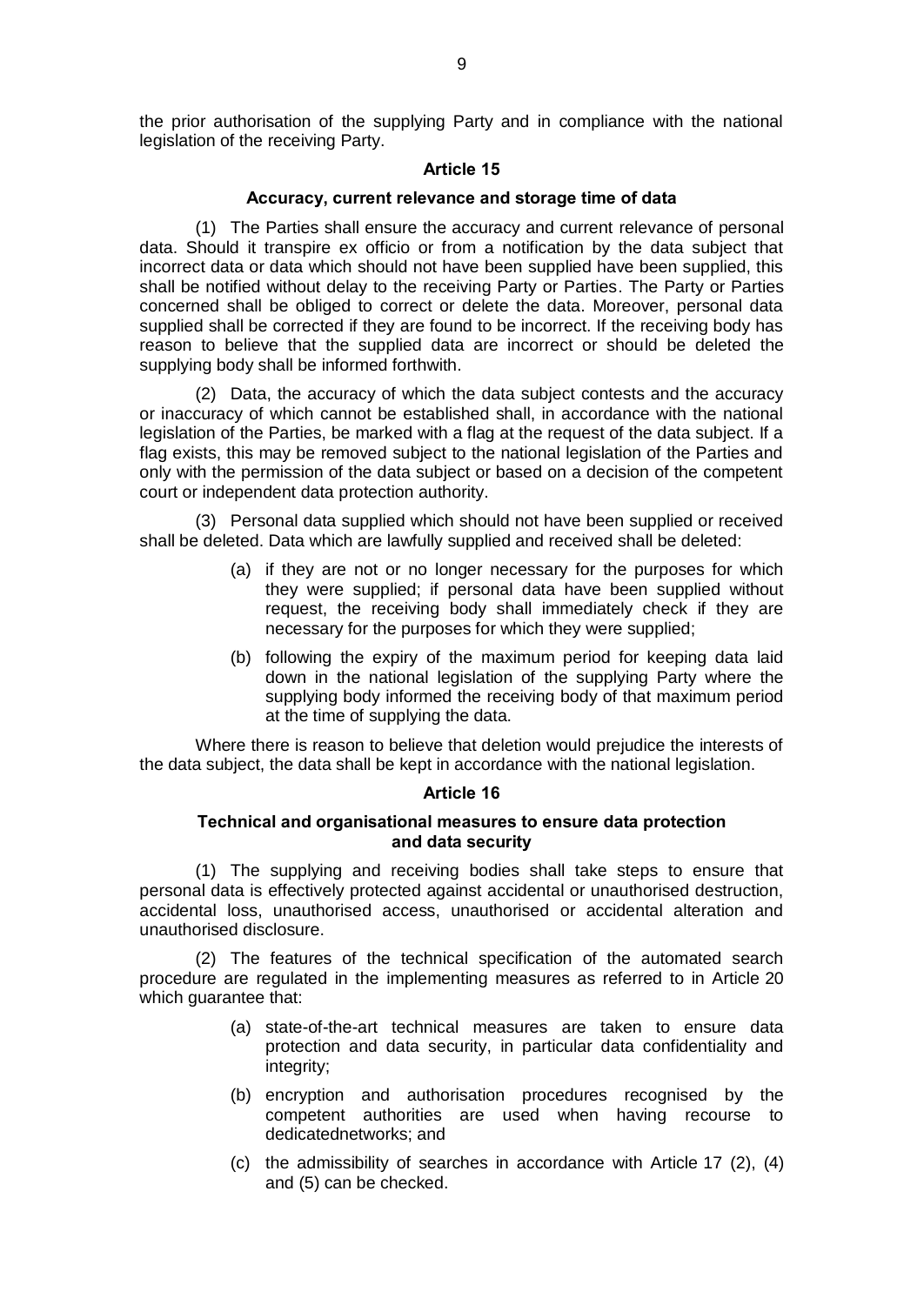# **Article 17**

# **Logging and recording: special rules governing automated and non-automated supply**

(1) Each Party shall guarantee that every non-automated supply and every non-automated receipt of personal data by the body administering the file and by the searching body is logged in order to verify the admissibility of the supply. Logging shall contain the following information:

- (a) the reason for the supply;
- (b) the data supplied;
- (c) the date of the supply; and
- (d) the name or reference code of the searching body and of the body administering the file.

(2) The following shall apply to automated searches for data based on Articles 3, 4 and 6 and Article 9:

- (a) only specially authorised officers may carry out automated searches or comparisons. The list of officers authorised to carry out automated searches or comparisons shall be made available upon request to the supervisory authorities referred to in paragraph 5 and to the other Parties;
- (b) each Party shall ensure that each supply and receipt of personal data by the body administering the file and the searching body is recorded, including notification of whether or not a match exists. Recording shall include the following information:
	- (i) the data supplied;
	- (ii) the date and exact time of the supply; and
	- (iii) the name or reference code of the searching body and of the body administering the file.

The searching body shall also record the reason for the search or supply as well as an identifier for the official who carried out the search and the official who ordered the search or supply.

(3) The recording body shall immediately communicate the recorded data upon request to the competent data protection authorities of the relevant Party at the latest within four weeks following receipt of the request. Recorded data may be used solely for the following purposes:

- (a) monitoring data protection;
- (b) ensuring data security.

(4) The recorded data shall be protected with suitable measures against inappropriate use and other forms of improper use and shall be kept for two years. After the conservation period the recorded data shall be deleted immediately.

(5) Responsibility for legal checks on the supply or receipt of personal data lies with the independent data protection authorities or, as appropriate, the judicial authorities of the respective Parties. Anyone can request these authorities to check the lawfulness of the processing of data in respect of their person in compliance with national legislation. Independently of such requests, these authorities and the bodies responsible for recording shall carry out random checks on the lawfulness of supply, based on the files involved.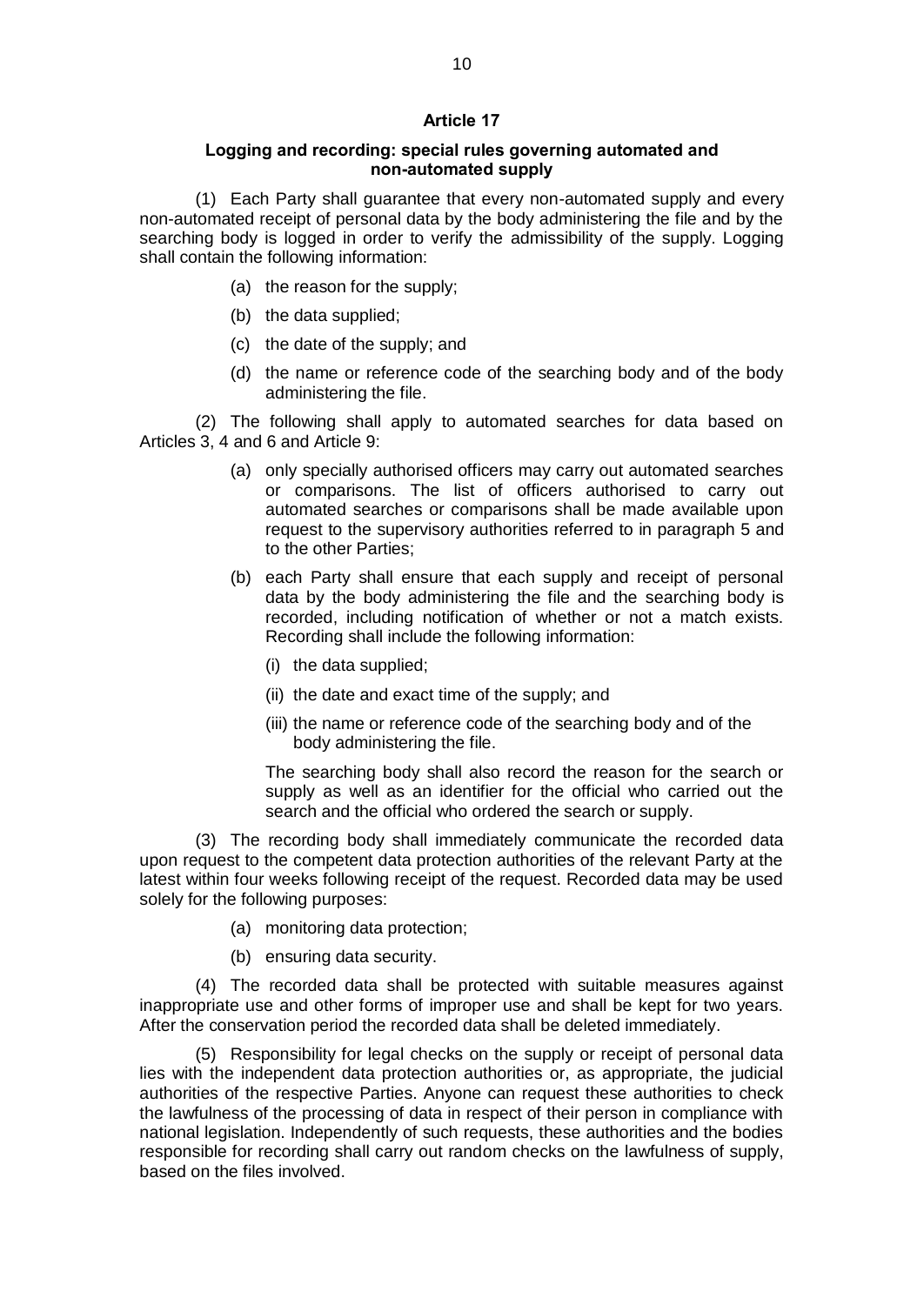(6) The results of such checks shall be kept for inspection for 18 months by the independent data protection authorities. After this period, they shall be immediately deleted. Each data protection authority may be requested by the independent data protection authority of another Party to exercise its powers in accordance with national legislation. The independent data protection authorities of the Parties shall perform the inspection tasks necessary for mutual cooperation, in particular by exchanging relevant information.

#### **Article 18**

#### **Data subjects' rights to information and damages**

(1) At the request of the data subject under national legislation, information shall be supplied in compliance with national legislation to the data subject upon production of proof of identity, without unreasonable expense, in general comprehensible terms and without unacceptable delays, on the data processed in respect of the person, the origin of the data, the recipient or groups of recipients, the intended purpose of the processing and, where required by national legislation, the legal basis for the processing. Moreover, the data subject shall be entitled to have inaccurate data corrected and unlawfully processed data deleted. The Parties shall also ensure that, in the event of violation of the rights in relation to data protection, the data subject shall be able to lodge an effective complaint to an independent court or a tribunal within the meaning of Article 6 (1) of the European Convention on Human Rights or an independent data protection authority established by national legislation according to the standards essentially equivalent to Directive (EU) 2016/680 and the relevant Council of Europe Convention and recommendations and that the data subjectis given the possibility to claim for damages or to seek another form of legal compensation. The detailed rules for the procedure to assert these rights and the reasons for limiting the right of access shall be governed by the relevant national legislation of the Party where the data subject asserts these rights.

(2) Where a body of one Party has supplied personal data under this Agreement, the receiving body of the other Party cannot use the inaccuracy of the data supplied as grounds to evade its liability vis-à-vis the injured Party under national legislation. If damages are awarded against the receiving body because of its use of inaccurate transfer data, the body which supplied the data shall refund the amount paid in damages to the receiving body in full.

## **Article 19**

#### **Information requested by the Parties**

The receiving Party shall inform the supplying Party on request of the processing of supplied data and the result obtained.

#### **CHAPTER V**

#### **FINAL PROVISIONS**

## **Article 20**

# **Implementing Agreement and User manuals**

(1) On the basis and within the scope of this Agreement, the Parties shall conclude an agreement for its implementation.

(2) User manuals shall be prepared and kept up to date by expert working groups composed of representatives of the Parties. User manuals contain administrative and technical information needed for efficient and effective exchange of data.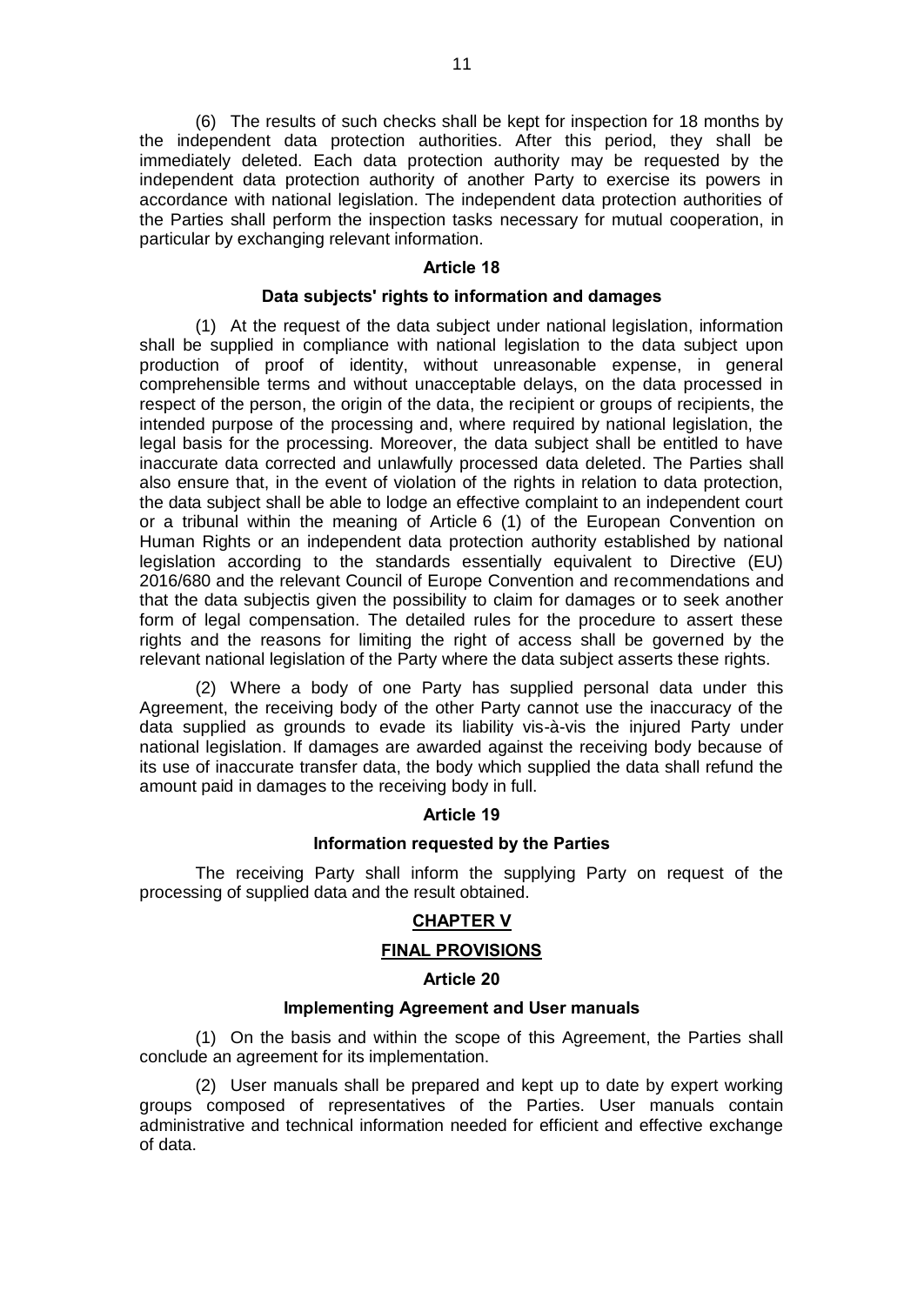# **Article 21**

# **Evaluation of the data exchange**

(1) An evaluation of the administrative, technical and financial application of the data exchange pursuant to Chapter II of this Agreement shall be carried out. The evaluation must be carried out before starting the data exchange. If needed, the evaluation can be repeated for those Parties already applying this Agreement.The evaluation shall be carried out with respect to the data categories for which data exchange has started among the Parties concerned. The evaluation shall be based on reports of the respective Parties.

(2) The evaluation shall be carried out by a joint working group made up of representatives of the Parties. The working group shall meet at the request of a Party or on a regular basis every five years.

# **Article 22**

# **Relationship with other international agreements**

(1) This Agreement shall not affect any rights, obligations and responsibilities of the Parties arising from other international agreements to which they are parties.

(2) Unless otherwise stipulated explicitly in this Agreement, cooperation shall be performed within the scope of the respective national legislation of the Parties.

## **Article 23**

# **Implementation and Application**

(1) The Parties shall inform the Depositary that they have implemented the obligations imposed on them under this Agreement and designated national contact points according to this Agreement.

(2) Once a positive evaluation of a Party in the context of this Agreement (Article 21) or the European Union has been made, the respective Party is entitled to apply this Agreement immediately in relation to all other Parties which also have been evaluated positively. The respective Party shall inform the Depositary accordingly.

(3) Declarations submitted in accordance with paragraph 1 of this Article may be amended at any time.

# **Article 24**

# **Depositary**

(1) Depositary of this Agreement is the Republic of Serbia.

(2) The Depositary shall send a certified copy of this Agreement to each Party.

(3) The Depositary shall notify the Parties of the deposit of any instrument of ratification, acceptance, approval or accession, of any declarations, statements or notifications made in connection with this Agreement.

(4) The Depositary shall notify all Parties on any date of entry into force of this Agreement in accordance with Article 26.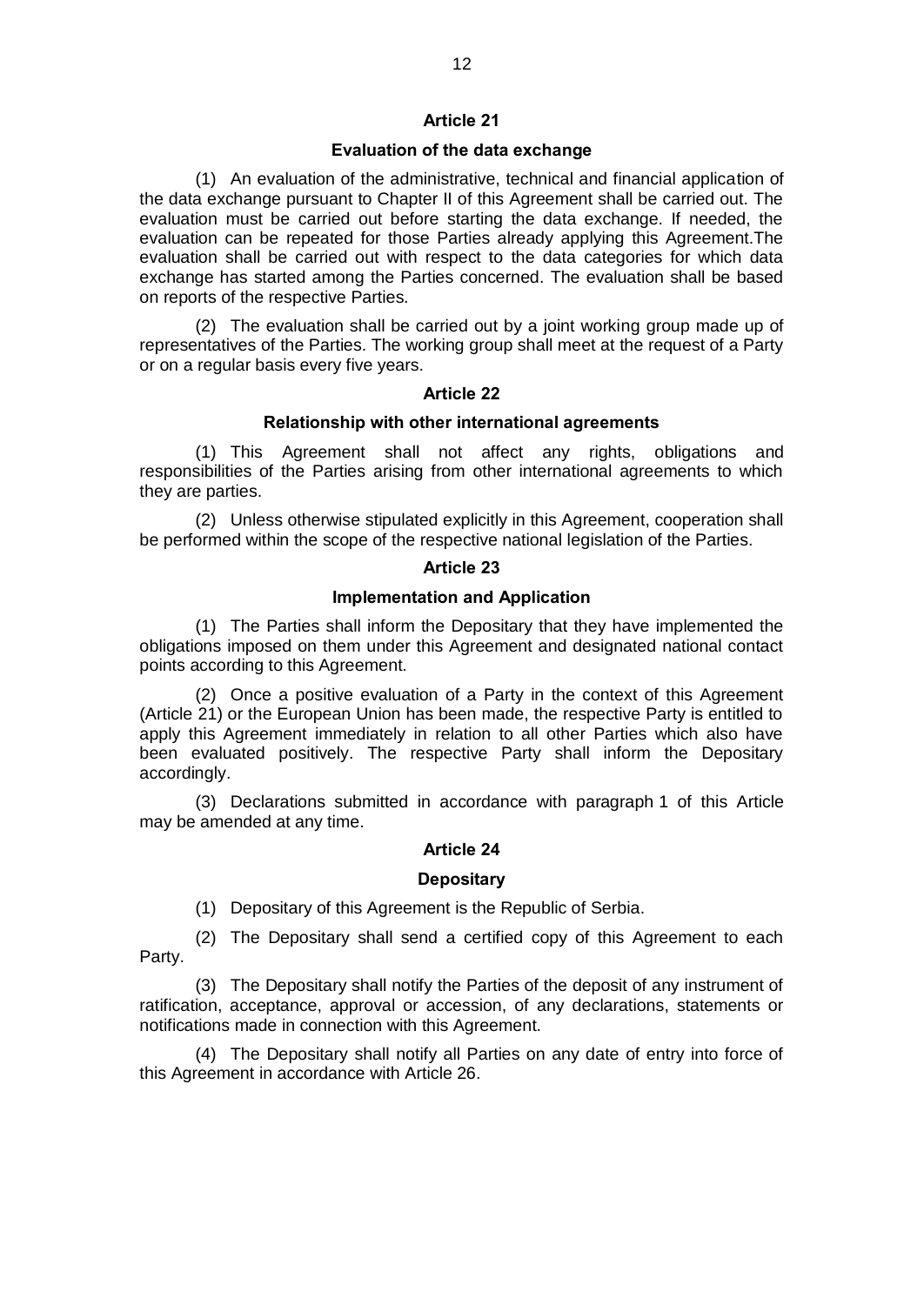# **Article 25**

# **Ratification, Acceptance, Approval, Accession or Reservation**

(1) This Agreement is subject to ratification, acceptance, or approval of the Parties. The instruments of ratification, acceptance or approval shall be deposited with the Depositary.

(2) This Agreement shall be open for accession by any PCC SEE Party. The instrument of accession shall be deposited with the Depositary.

(3) No reservations may be made to this Agreement.

#### **Article 26**

#### **Entry into Force**

(1) This Agreement shall enter into force on the sixtieth day following the date of the deposit of the second instrument of ratification, acceptance, approval, or accession.

(2) For each Party ratifying, accepting, approving, or acceding to this Agreement after the deposit of the second instrument of ratification, acceptance, approval, or accession, the Agreement shall enter into force on the sixtieth day after deposit by such Party of its instrument of ratification, acceptance, approval, or accession.

## **Article 27**

## **Withdrawal and Suspension**

(1) This Agreement shall be concluded for an indefinite period of time.

(2) Any Party may withdraw from this Agreement at any time by written notification to the Depositary. The withdrawal shall take effect six months after the date of receipt of the notification by the Depositary.

(3) Regardless of the termination of this Agreement the provisions laid down in Chapter IV shall apply regarding the processed data.

(4) Any Party may suspend the operation of this Agreement in full or in part if necessary for reasons of public order, protection of national security or protection of public health.The Parties shall notify the Depositary without delay of taking or revoking such a measure. Any measure taken under this paragraph shall take effect 15 days after the date of receipt of the notification by the Depositary.

(5) The Depositary shall inform other Parties of the notification of withdrawal or suspension without delay.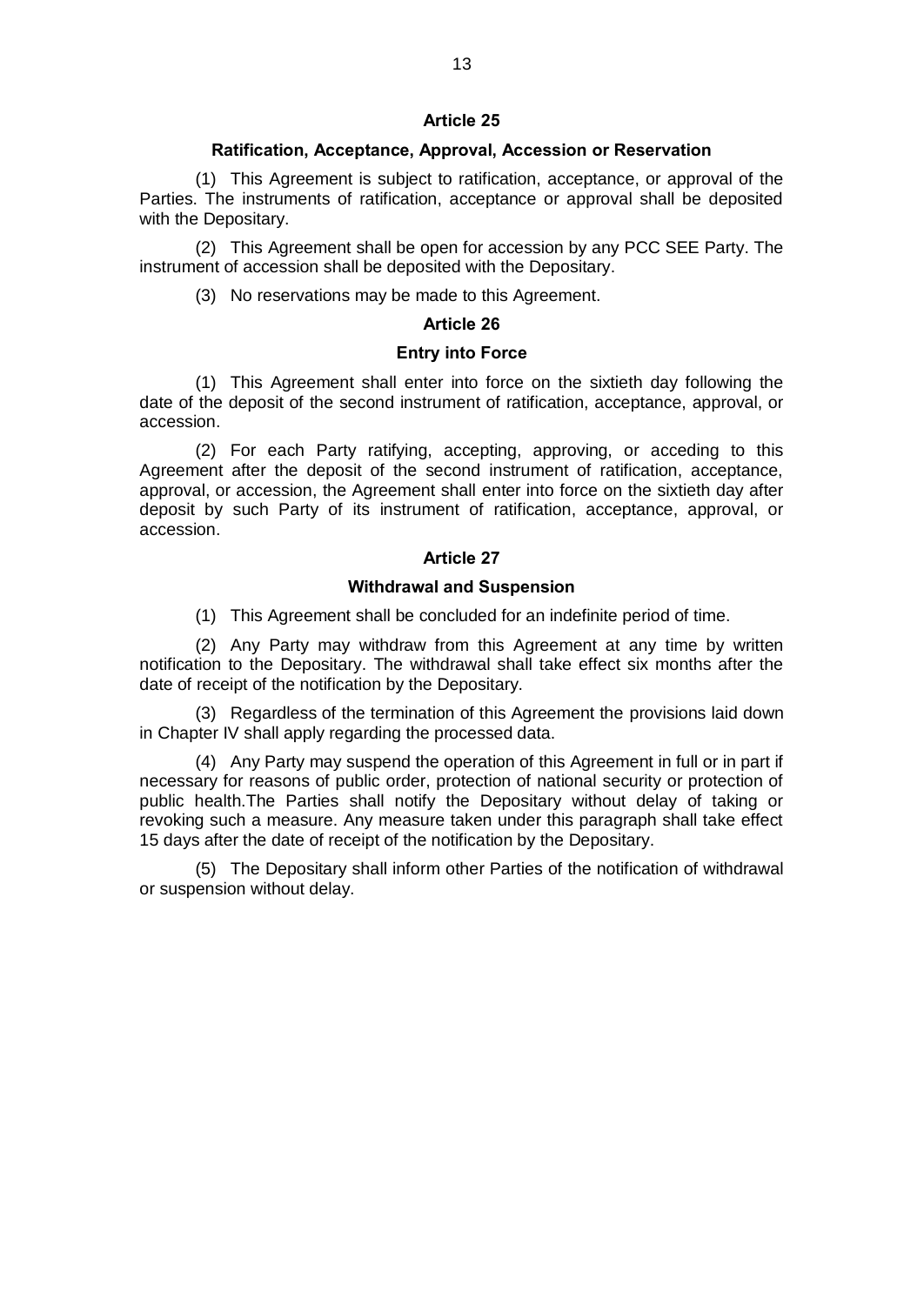In witness whereof the undersigned, being duly authorised have signed this Agreement:

For the Republic of Albania

For the Republic of Austria

For Bosnia and Herzegovina

For the Republic of Bulgaria

For Hungary

For the Republic of Macedonia

For the Republic of Moldova

For Montenegro

For Romania

For the Republic of Serbia

For the Republic of Slovenia

Done in Vienna, on the 13<sup>th</sup> day of September 2018, in a single original copy in the English language.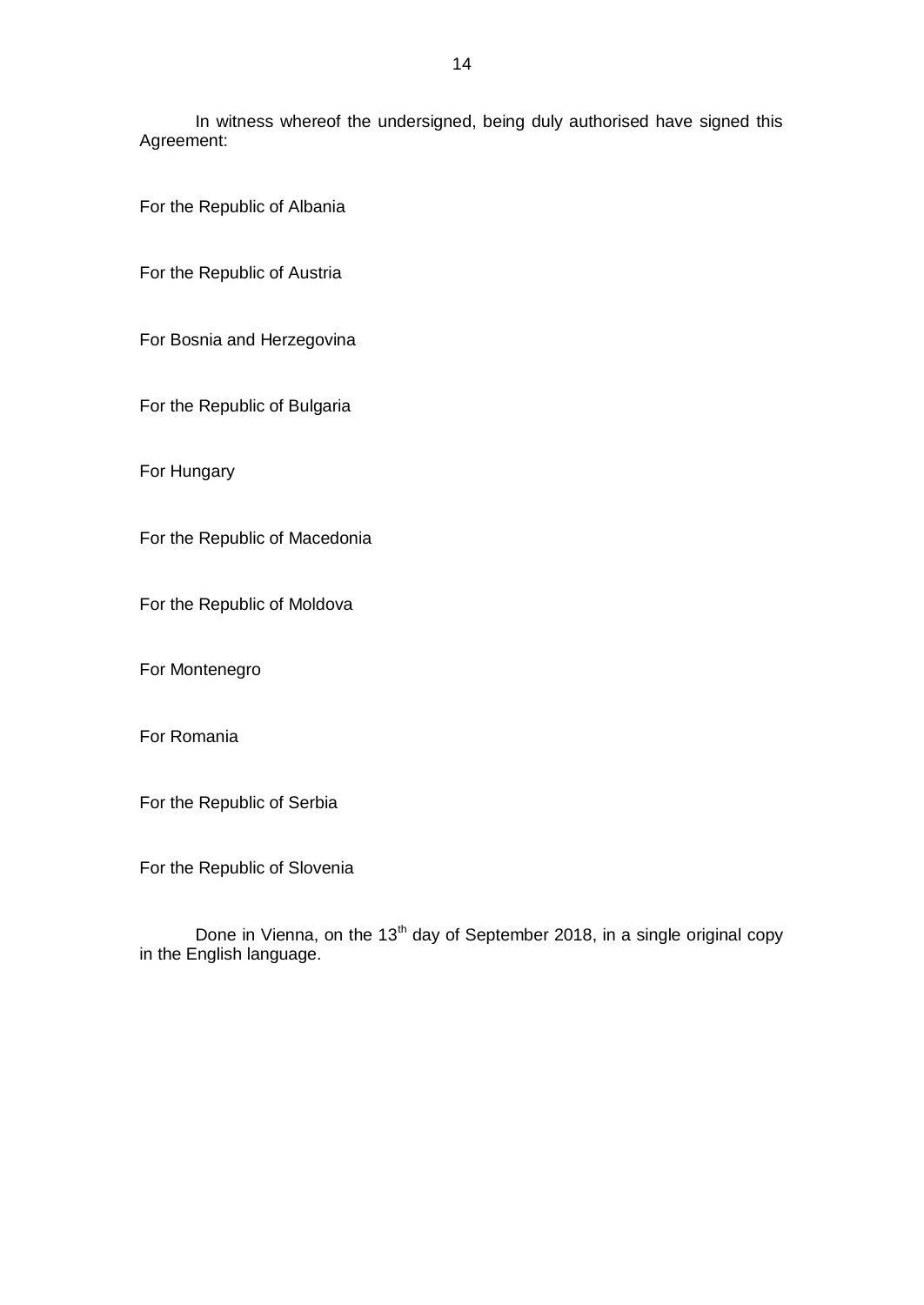# **IMPLEMENTING AGREEMENT**

# **OF THE AGREEMENT**

# **BETWEEN THE PARTIES TO THE POLICE COOPERATION CONVENTION FOR SOUTHEAST EUROPE**

# **ON THE AUTOMATED EXCHANGE OF DNA DATA, DACTYLOSCOPIC DATA AND VEHICLE REGISTRATION DATA**

The Parties to this Implementing Agreement,

Based on the Police Cooperation Convention for Southeast Europe (hereinafter referred to as: "the PCC SEE"),

In accordance with Article 20 of the Agreement between the Parties to the Police Cooperation Convention for Southeast Europe on the automated exchange of DNA data, dactyloscopic data and vehicle registration data (hereinafter referred to as: "the Agreement"),

Have agreed as follows:

# **Article 1**

# **Aim**

The aim of this Implementing Agreement is to lay down the necessary administrative and technical provisions for the implementation of the Agreement.

# **Article 2**

# **Definitions**

For the purposes of this Implementing Agreement the definitions in Article 1 of the Agreement are used.

# **Article 3**

#### **Technical specifications**

(1) The Parties shall observe common technical specifications in connection with all requests and answers related to searches and comparisons of DNA profiles, dactyloscopic data and vehicle registration data. For request and provision of further personal data and other information after confirmed dactyloscopic or DNA hits via national contact points in accordance with Articles 7 and 8 of the Agreement, the designation and structure of core personal data, relevant criminal information and/ or crime case data could be agreed for simplification and acceleration of such core data provision.

(2) These technical specifications are laid down in User manuals, as referred to in Article 20 of the Agreement (hereinafter referred to as: "the User manuals").

## **Article 4**

#### **Communications network**

(1) The electronic exchange of DNA data, dactyloscopic data and vehicle registration data between the Parties shall take place using secure virtual private networks with encryption.

(2) The technical details on the communication network and the contact details and availability of the technical contact points shall be set forth in the User manuals.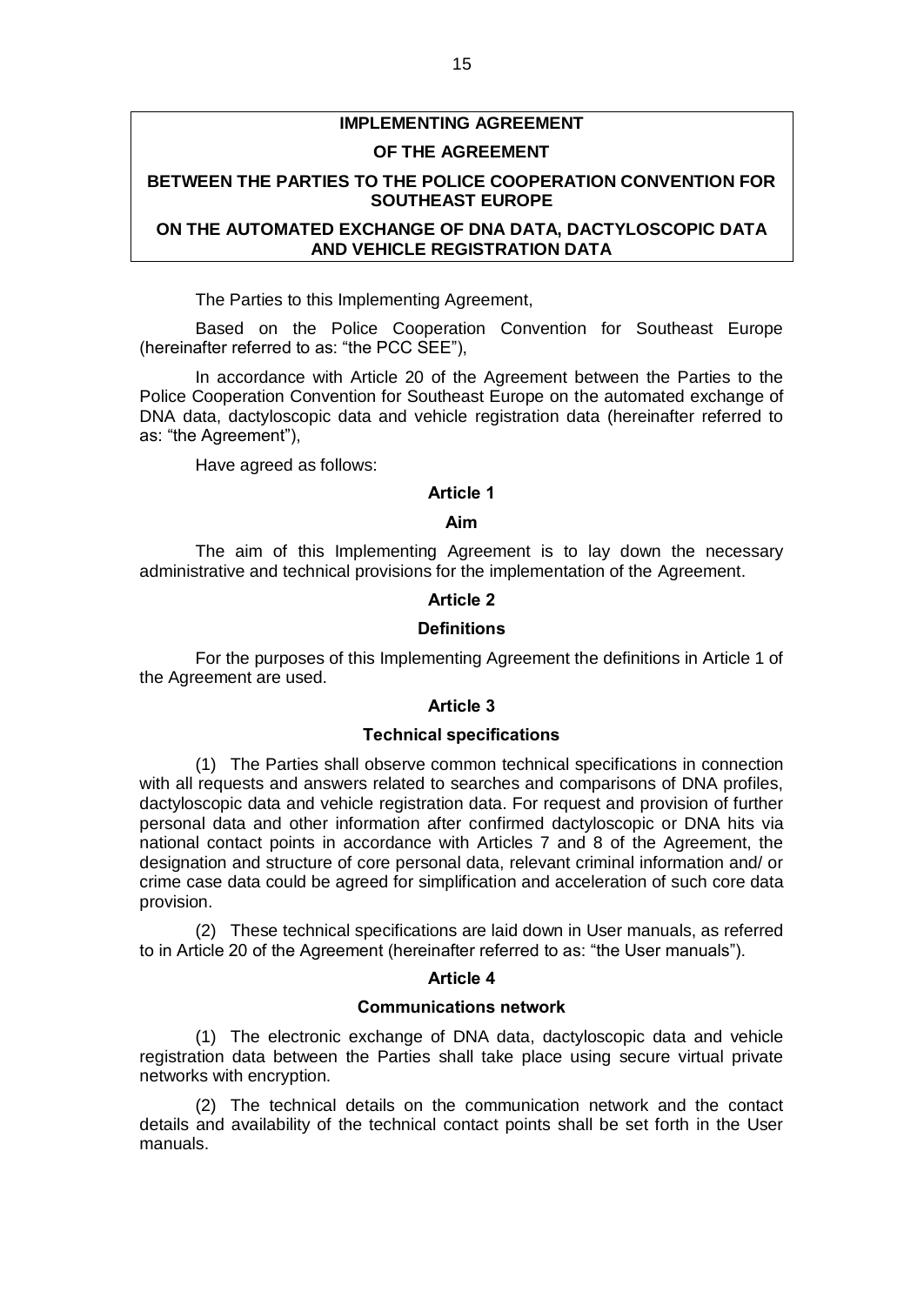# **Article 5**

# **Availability of automated data exchange**

The Parties shall take all necessary measures to ensure that automated searching or comparison of DNA data, dactyloscopic data and vehicle registration data is possible 24 hours a day and seven days a week. In the event of a technical fault, the Parties' national contact points shall immediately inform each other and shall agree on temporary alternative information exchange arrangements in accordance with the legal provisions applicable. Automated data exchange shall be re-established as quickly as possible.

# **Article 6**

# **Principles of DNA data exchange**

(1) The Parties shall use existing standards for DNA data exchange, such as the European Standard Set (ESS) or the Interpol Standard Set of Loci (ISSOL).

(2) The transmission procedure, in the case of automated searching and comparison of DNA profiles, shall take place within a decentralised structure.

(3) Appropriate measures shall be taken to ensure confidentiality and integrity for data being sent to other Parties, including their encryption.

(4) The Parties shall take the necessary measures to guarantee the integrity of the DNA profiles made available or sent for comparison to the other Parties and to ensure that these measures comply with international standards such as ISO 17025.

(5) Parties shall use Party codes in accordance with the ISO 3166-1 alpha-2 standard.

# **Article 7**

# **Rules for requests and answers**

(1) A request for an automated search or comparison, as referred to in Articles 3 and 4 of the Agreement, shall include only the following information:

- (a) the Party code of the requesting Party;
- (b) the date, time and indication number of the request;
- (c) DNA profiles and their reference numbers;
- (d) the types of DNA profiles transmitted (unidentified DNA profiles or reference DNA profiles); and
- (e) information required for controlling the database systems and quality control for the automatic search processes.

(2) The answer (matching report) to the request referred to in paragraph 1 shall contain only the following information:

- (a) an indication as to whether there were one or more matches (hits) or no matches (no hits);
- (b) the date, time and indication number of the request;
- (c) the date, time and indication number of the answer;
- (d) the Party codes of the requesting and requested Parties;
- (e) the reference numbers of the requesting and requested Parties;
- (f) the type of DNA profiles transmitted (unidentified DNA profiles or reference DNA profiles);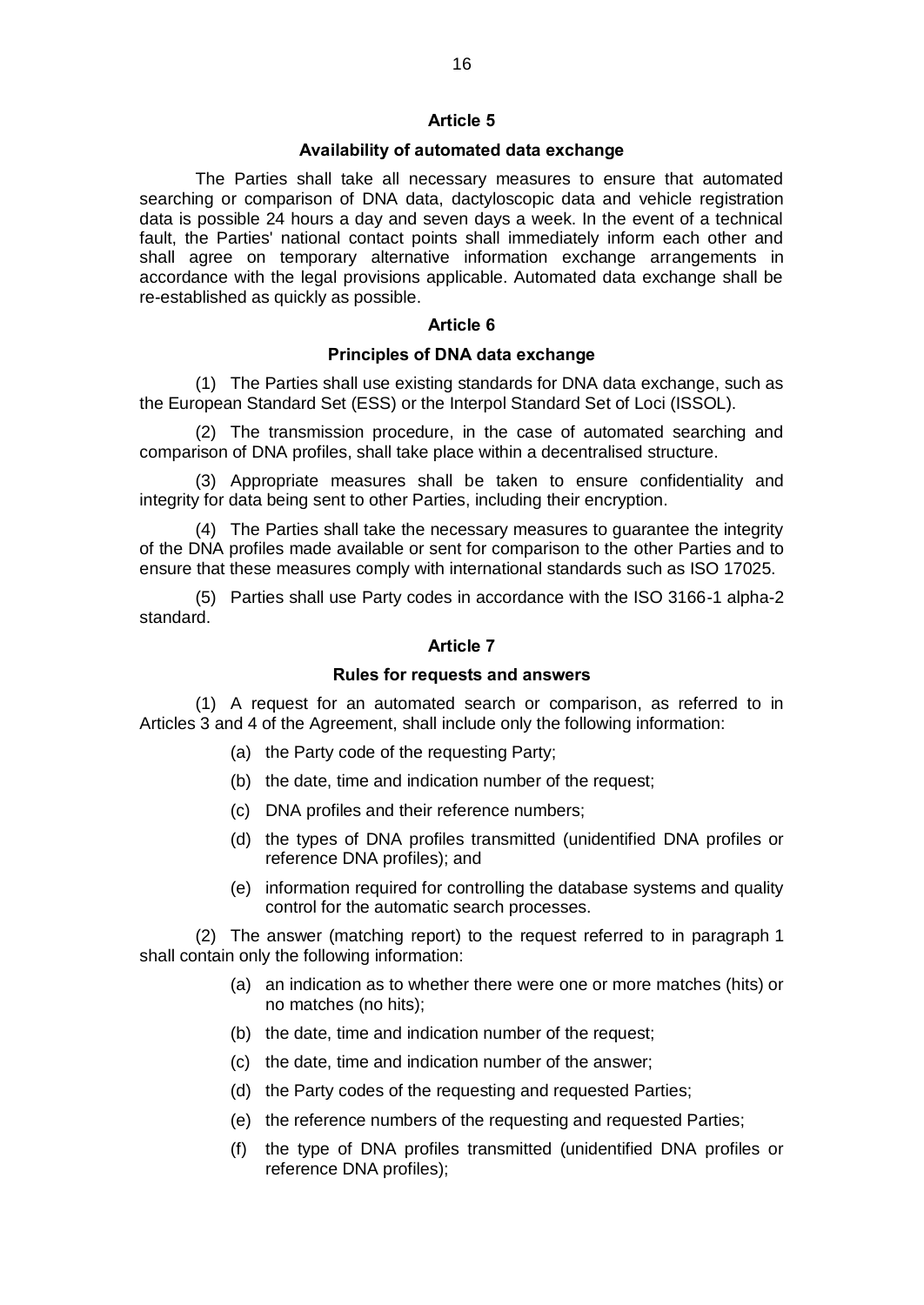- (g) the requested and matching DNA profiles; and
- (h) information required for controlling the database systems and quality control for the automatic search processes.

(3) Automated notification of a match shall only be provided if the automated search or comparison has resulted in a match of a minimum number of loci. This minimum is set out in the User manuals.

(4) The Parties shall ensure that requests comply with declarations issued pursuant to Article 2(3) of the Agreement. These declarations shall be reproduced in the User manuals.

# **Article 8**

# **Transmission procedure for automated searching of unidentified or reference DNA profiles**

(1) If, in a search with an unidentified or reference DNA profile, no match has been found in the national database or a match has been found with a DNA profile, the DNA profile may then be transmitted to all other Parties' databases and if, in a search with this DNA profile, matches are found with reference DNA profiles and/or unidentified DNA profiles in other Parties' databases, these matches shall be automatically communicated and the DNA reference data transmitted to the requesting Party; if no matches can be found in other Parties' databases, this shall be automatically communicated to the requesting Party.

(2) If, in a search with an unidentified DNA profile, a match is found in other Parties' databases, each Party concerned may insert a note to this effect in its national database.

# **Article 9**

## **Principles for the exchange of dactyloscopic data**

(1) The digitalisation of dactyloscopic data and their transmission to the other Parties shall be carried out in accordance with the uniform data format specified in the User manuals.

(2) Each Party shall ensure that the dactyloscopic data it transmits are of sufficient quality for a comparison by the automated fingerprint identification systems (AFIS).

(3) The transmission procedure for the exchange of dactyloscopic data shall take place within a decentralised structure.

(4) Appropriate measures shall be taken to ensure the confidentiality and integrity of dactyloscopic data being sent to other Parties, including their encryption.

(5) The Parties shall use Party codes in accordance with the ISO 3166-1 alpha-2 standard.

# **Article 10**

#### **Search capacities for dactyloscopic data**

(1) Each Party shall ensure that its search requests do not exceed the search capacities specified by the requested Party. Parties shall submit declarations in which they lay down their maximum search capacities per day for dactyloscopic data of identified persons and for dactyloscopic data of persons not yet identified.

(2) The maximum numbers of candidates accepted for verification per transmission are set out in the User manuals.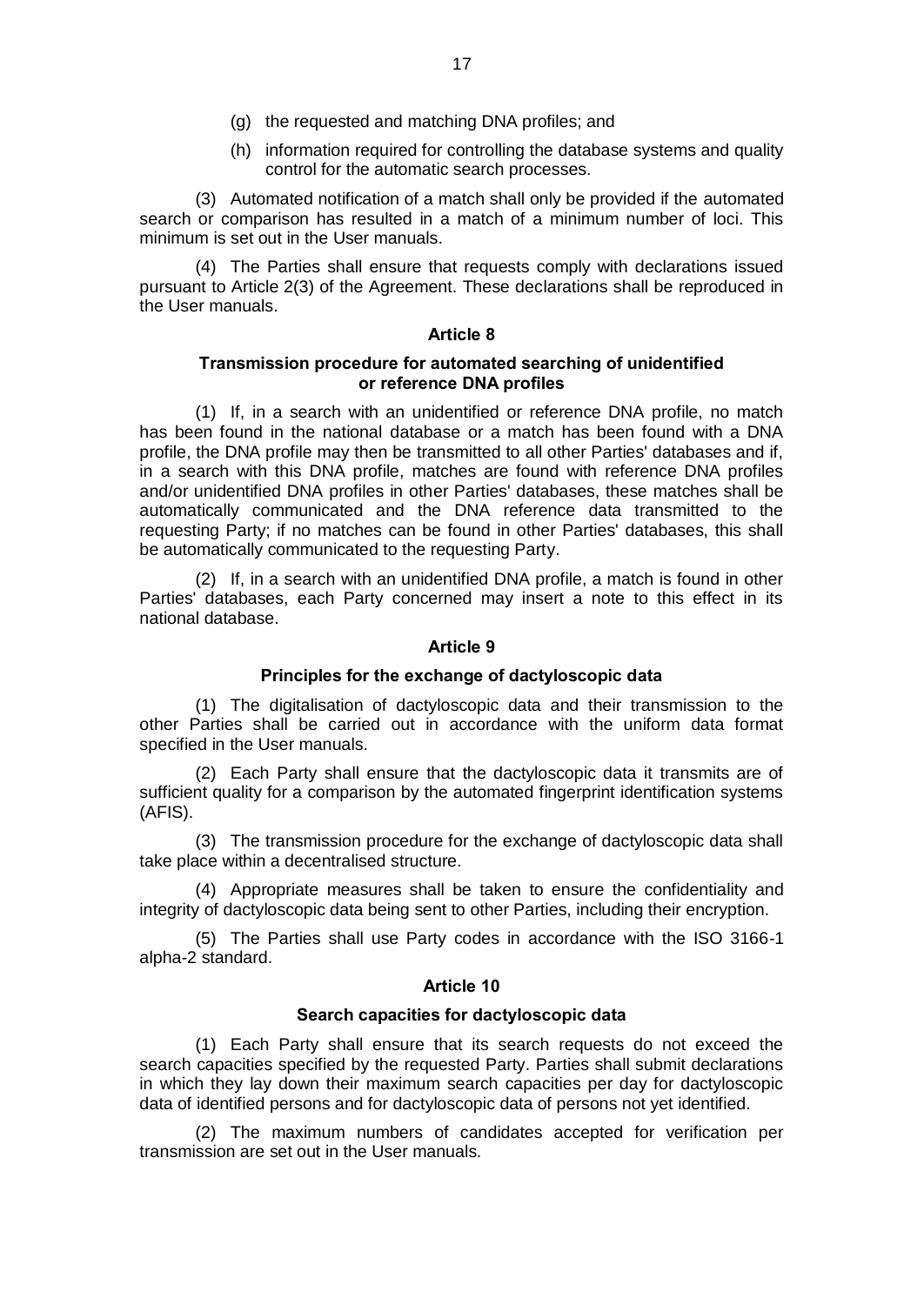# **Article 11**

# **Rules for requests and answers in connection with dactyloscopic data**

(1) The requested Party shall check the quality of the transmitted dactyloscopic data without delay by a fully automated procedure. Should the data be unsuitable for an automated comparison, the requested Party shall inform the requesting Party without delay.

(2) The requested Party shall conduct searches in the order in which requests are received. Requests shall be processed within 24 hours by a fully automated procedure. The requesting Party may, if its national law so prescribes, ask for accelerated processing of its requests and the requested Party shall conduct these searches without delay. If deadlines cannot be met for reasons of vis major, the comparison shall be carried out without delay as soon as the impediments have been removed.

# **Article 12**

# **Principles of automated searching of vehicle registration data**

(1) For automated searching of vehicle registration data Parties shall use a version of the European Car and Driving Licence Information System (EUCARIS) software application especially designed for the purposes of Article 12 of Council Decision 2008/615/JHA of 23 June 2008 on the stepping up of cross-border cooperation, particularly in combating terrorism and cross-border crime, and amended versions of this software.

(2) Automated searching of vehicle registration data shall take place within a decentralised structure.

(3) The information exchanged via the EUCARIS system shall be transmitted in encrypted form.

(4) The data elements of the vehicle registration data to be exchanged are specified in the User manuals.

(5) In the implementation of Article 9 of the Agreement, Parties may give priority to searches related to combating serious crime.

#### **Article 13**

#### **Costs**

Each Party shall bear its own costs arising from the administration, use and maintenance of this Implementing Agreement, especially of the EUCARIS software application referred to in Article 12.

#### **Article 14**

## **User Manuals**

Further details concerning administrative and technical information needed for efficient and effective exchange of data are set out in the User manuals.

# **Article 15**

#### **Independent data protection authorities**

The Parties shall inform the Depositary of the Agreement of the independent data protection authorities as referred to in Article 17 of the Agreement.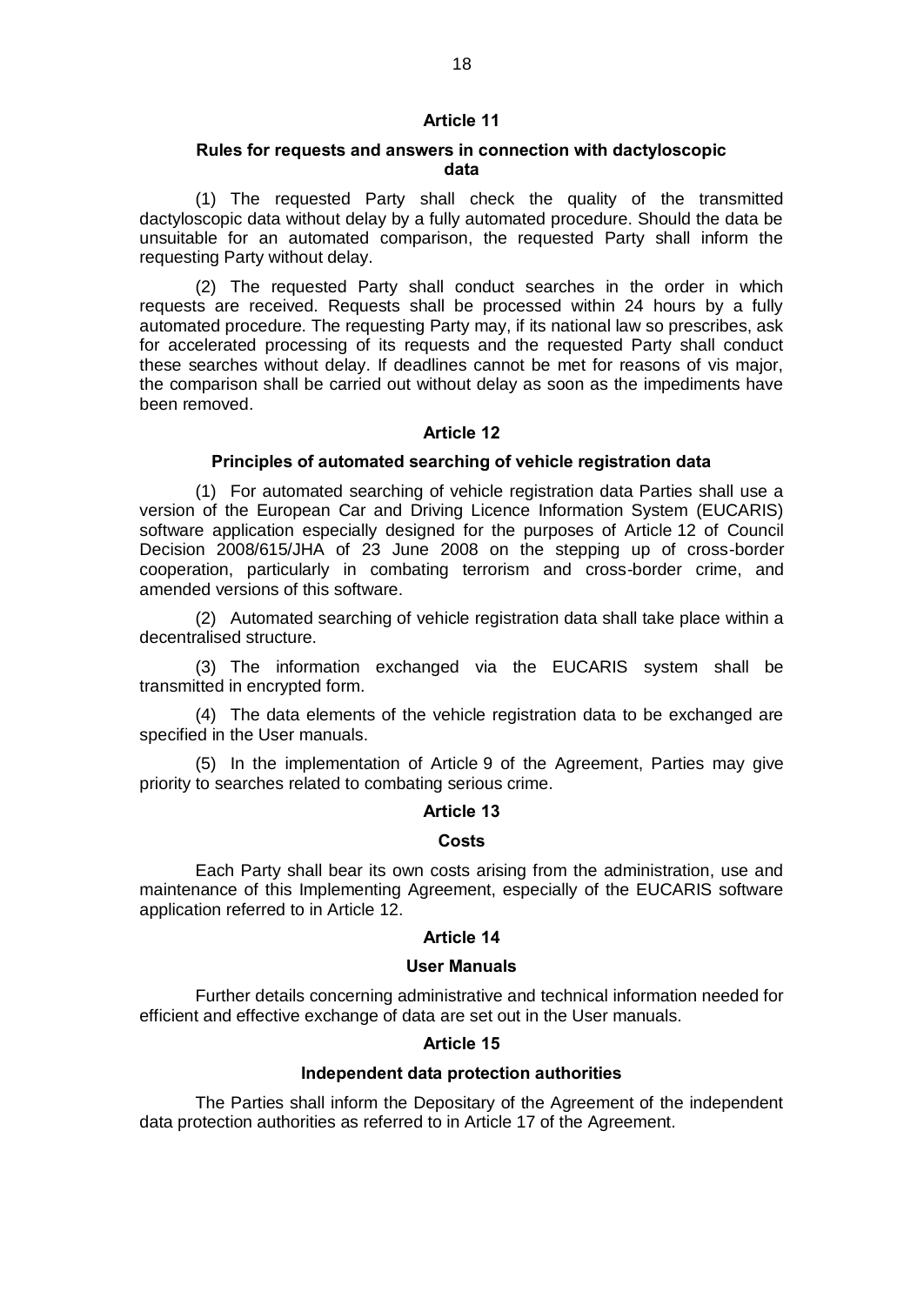# **Article 16**

# **Final provisions**

(1) This Implementing Agreement shall take effect with entry into force of the Agreement, according to Article 26 of the Agreement.

(2) This Implementing Agreement is concluded for an indefinite period of time. This Implementing Agreement shall cease to apply at the same time as the Agreement.

(3) This Implementing Agreement may be amended by the Parties. Such an amendment shall be initiated in writing and shall enter into force according to the procedures described in paragraph 1 of this Article.

(4) This Implementing Agreement shall be open for accession, subject to previous accession to the Agreement.

In witness whereof the undersigned, being duly authorised have signed this Implementing Agreement:

For the Republic of Albania

For the Republic of Austria

For Bosnia and Herzegovina

For the Republic of Bulgaria

For Hungary

For the Republic of Macedonia

For the Republic of Moldova

For Montenegro

For Romania

For the Republic of Serbia

For the Republic of Slovenia

Done in Vienna, on the  $13<sup>th</sup>$  day of September 2018, in a single original copy in the English language.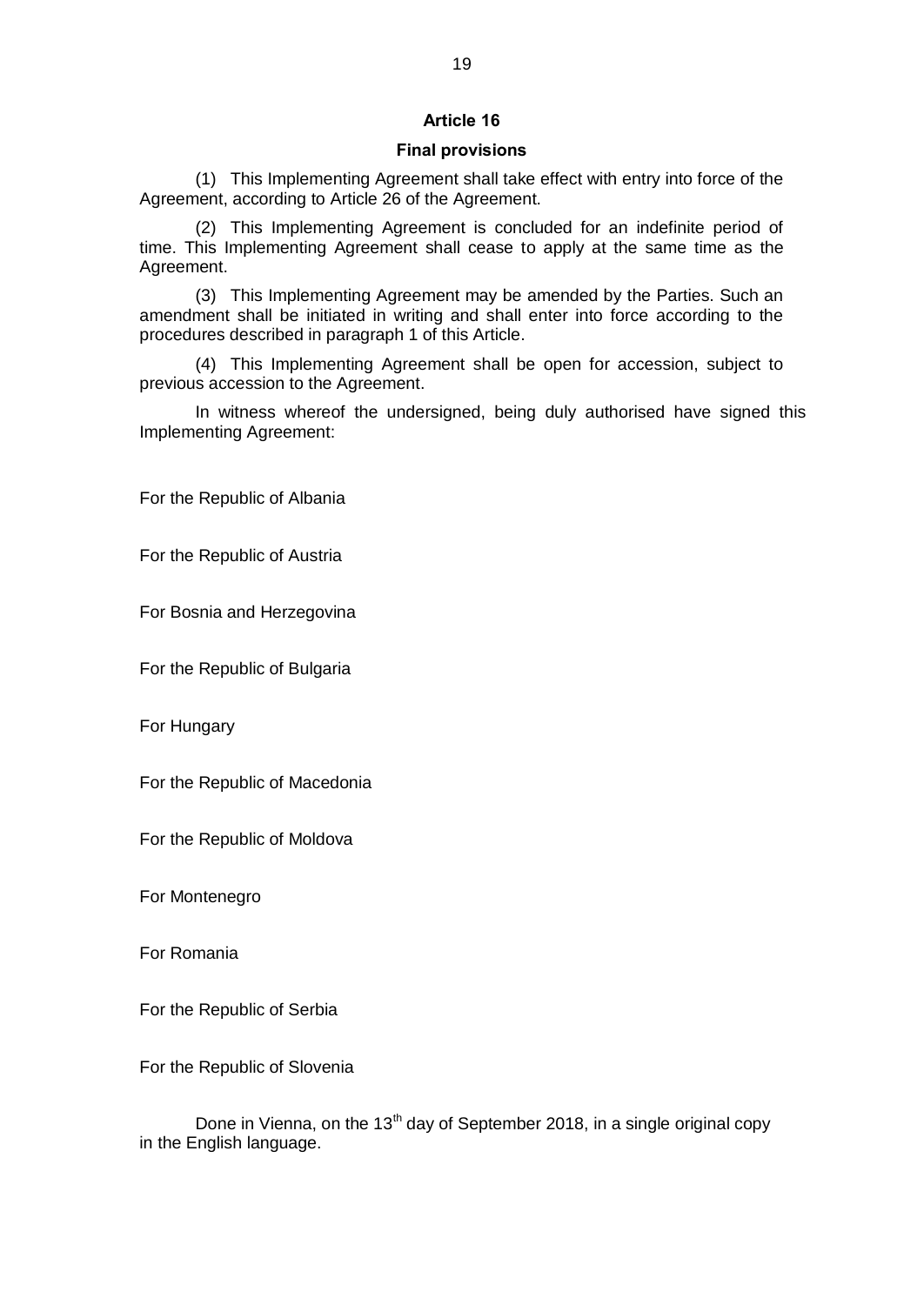## **СПОРАЗУМ**

# **ИЗМЕЂУ СТРАНА ПОТПИСНИЦА КОНВЕНЦИЈЕ О ПОЛИЦИЈСКОЈ САРАДЊИ У ЈУГОИСТОЧНОЈ ЕВРОПИ**

# **О АУТОМАТСКОЈ РАЗМЕНИ ДНК ПОДАТАКА, ДАКТИЛОСКОПСКИХ ПОДАТАКА И ПОДАТАКА О РЕГИСТРОВАНИМ ВОЗИЛИМА**

Стране овог споразума,

на основу Конвенције о полицијској сарадњи у Југоисточној Европи (у даљем тексту: КПС ЈИЕ),

у жељи да ојачају прекограничну сарадњу, нарочито у борби против тероризма, прекограничног криминала и илегалних миграција и у настојању да се спроводи КПС ЈИЕ, нарочито у вези са слањем и упоређивањем ДНК профила, дактилоскопских података и података о регистрованим возилима,

имајући у виду закључке 11. Комитета министара КПС ЈИЕ (01/2014), закључке 12. Комитета министара КПС ЈИЕ (05/2014) и закључке 15. Комитета министара КПС ЈИЕ (01/2016) који истичу снажну потребу за успостављањем аутоматске размене информација о ДНК подацима, дактилоскопским подацима и подацима о регистрованим возилима, у склопу правног оквира КПС ЈИЕ,

потврђујући напретке које је остварила КПС ЈИЕ у области заштите података, где су све Стране успешно прошле евалуације у области заштите података о личности и сходно томе испуниле предуслове за размену података о личности, истовремено узимајући у обзир заједничке европске принципе и стандарде заштите података садржанe у Директиви (ЕУ) 2016/680 Европског парламента и савета од 27. априла 2016. године о заштити физичких лица у односу на обраду података о личности од стране надлежних органа а у циљу спречавања, истраге, откривања или гоњења кривичних дела или извршавања кривичних санкција, као и о слободном кретању таквих података, као и о стављању ван снаге Оквирне одлуке Савета 2008/977/ПУП и релевантне Конвенције Савета Европе о заштити података о личности и релевантне препоруке Савета Европе за заштиту података о личности за полицијски сектор (у даљем тексту: релевантна Конвенција Савета Европе и препоруке").

Имајући у виду одредбе које проистичу из Уговора од 27. маја 2005. године између Краљевине Белгије, Савезне Републике Немачке, Краљевине Шпаније, Француске Републике, Великог Војводства Луксембург, Краљевине Холандије и Републике Аустрије о јачању прекограничне сарадње, нарочито у борби против тероризма, прекограничног криминала и илегалних миграција (у даљем тексту: Прумски уговор), Споразума о спровођењу Прумског уговора, Одлуке Савета 2008/615/ПУП од 23. јуна 2008. године о јачању прекограничне сарадње, нарочито у борби против тероризма и прекограничног криминала (у даљем тексту: Прумска одлука) и Одлуке Савета 2008/616/ПУП од 23. јуна 2008. године о спровођењу Одлуке 2008/615/ПУП о јачању прекограничне сарадње, нарочито у борби против тероризма и прекограничног криминала (у даљем тексту: Прумска одлука о спровођењу),

договориле су се како следи: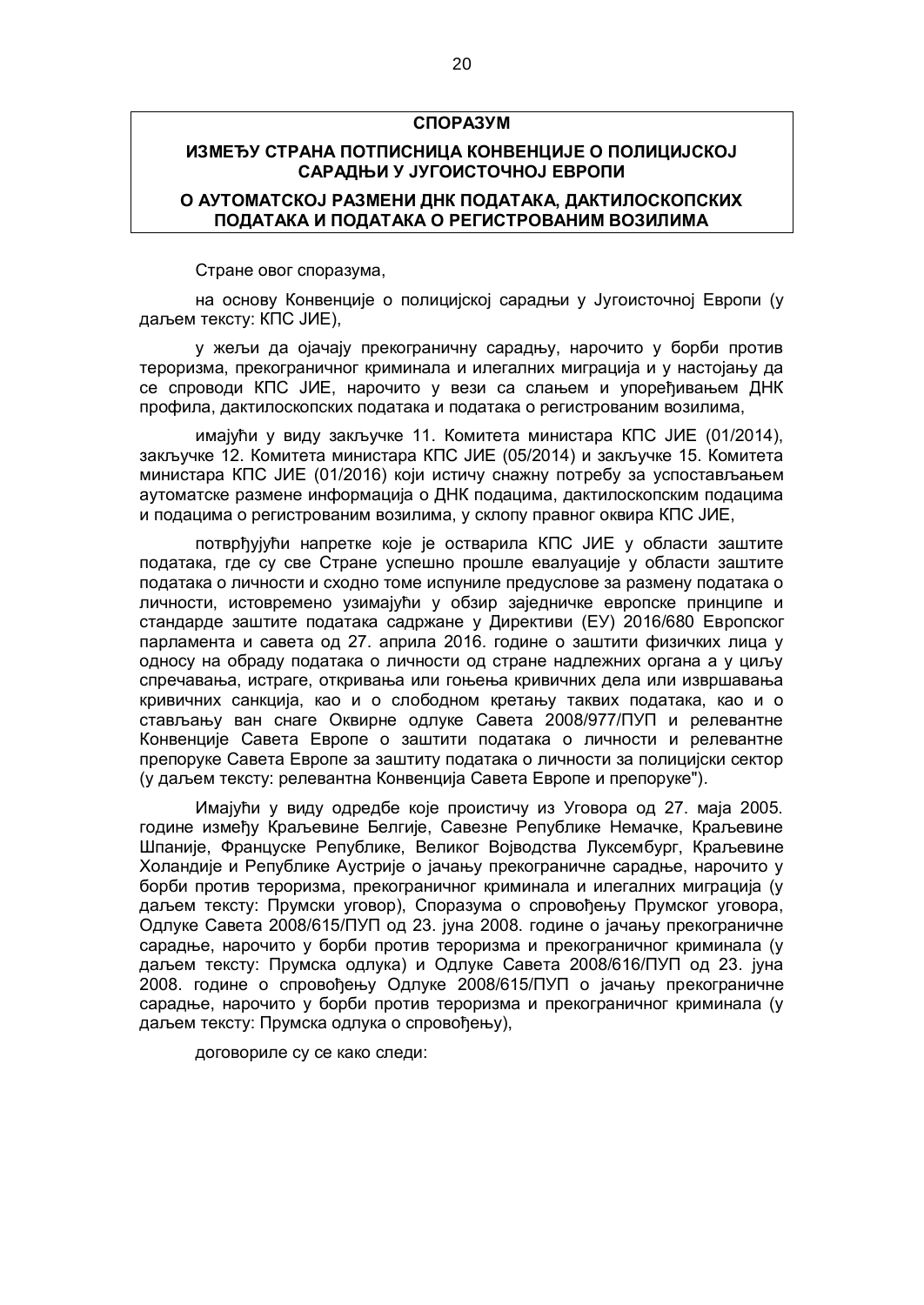# **ПОГЛАВЉЕ I**

# **Опште одредбе**

# **Члан 1.**

#### **Циљ, подручје примене и дефиниције**

(1) Овим споразумом Стране намеравају да ојачају прекограничну полицијску сарадњу у погледу борбе против претњи по јавну безбедност у смислу спречавања, откривања и вођења истрага кривичних дела како то предвиђа КПС ЈИЕ. У том циљу, овај споразум садржи правила о аутоматској размени ДНК података, дактилоскопских података и података о регистрованим возилима и потом размени доступних података о личности и предмету у случају поготка.

(2) У циљу пружања подршке реализацији слања и упоређивања ДНК података, дактилоскопских података и података о регистрованим возилима Стране утврђују:

- (а) одредбе о условима и поступку аутоматског слања ДНК профила, дактилоскопских података и података о регистрованим возилима;
- (б) потребне административне и техничке одредбе о спровођењу аутоматске размене ДНК података, дактилоскопских података и података о регистрованим возилима.
- (3) У сврху овог споразума:
	- (a) "**претрага**" и "**упоређивање**" значи поступци помоћу којих се утврђује да ли постоји поклапање између ДНК података или дактилоскопских података које је послала једна Страна и ДНК података или дактилоскопских података који су похрањени у базама података једне, неколико или свих Страна;
	- (б) "**аутоматско претраживање**" значи поступак мрежног приступа ради обављања задате претраге у одговарајућим базама података једне, неколико или свих Страна;
	- (в) "**ДНК профил**" значи словни или бројчани кôд који представља низ идентификационих карактеристика некодирајућег дела анализираног узорка људске ДНК, тј. одређене молекуларне структуре на различитим локацијама ДНК (локусима);
	- (г) "**некодирајући део ДНК**" значи хромозомски региони који не садрже генетске информације, тј. није познато да обезбеђују било каква функционална својства организма;
	- (д) "**ДНК подаци**" значи ДНК профил, референтни број и лични идентификациони подаци;
	- (ђ) "**референтни подаци о ДНК**" значи ДНК профил и референтни број;
	- (е) "**референтни ДНК профил**" значи ДНК профил лица чији је идентитет утврђен;
	- (ж) "**ДНК профил непознатог лица**" значи ДНК профил који је прибављен из трагова прикупљених током истраге кривичног дела који припада лицу чији идентитет још није утврђен;
	- (з) "**напомена**" значи забелешка једне Стране у вези са ДНК профилом у њеној националној бази података која указује да је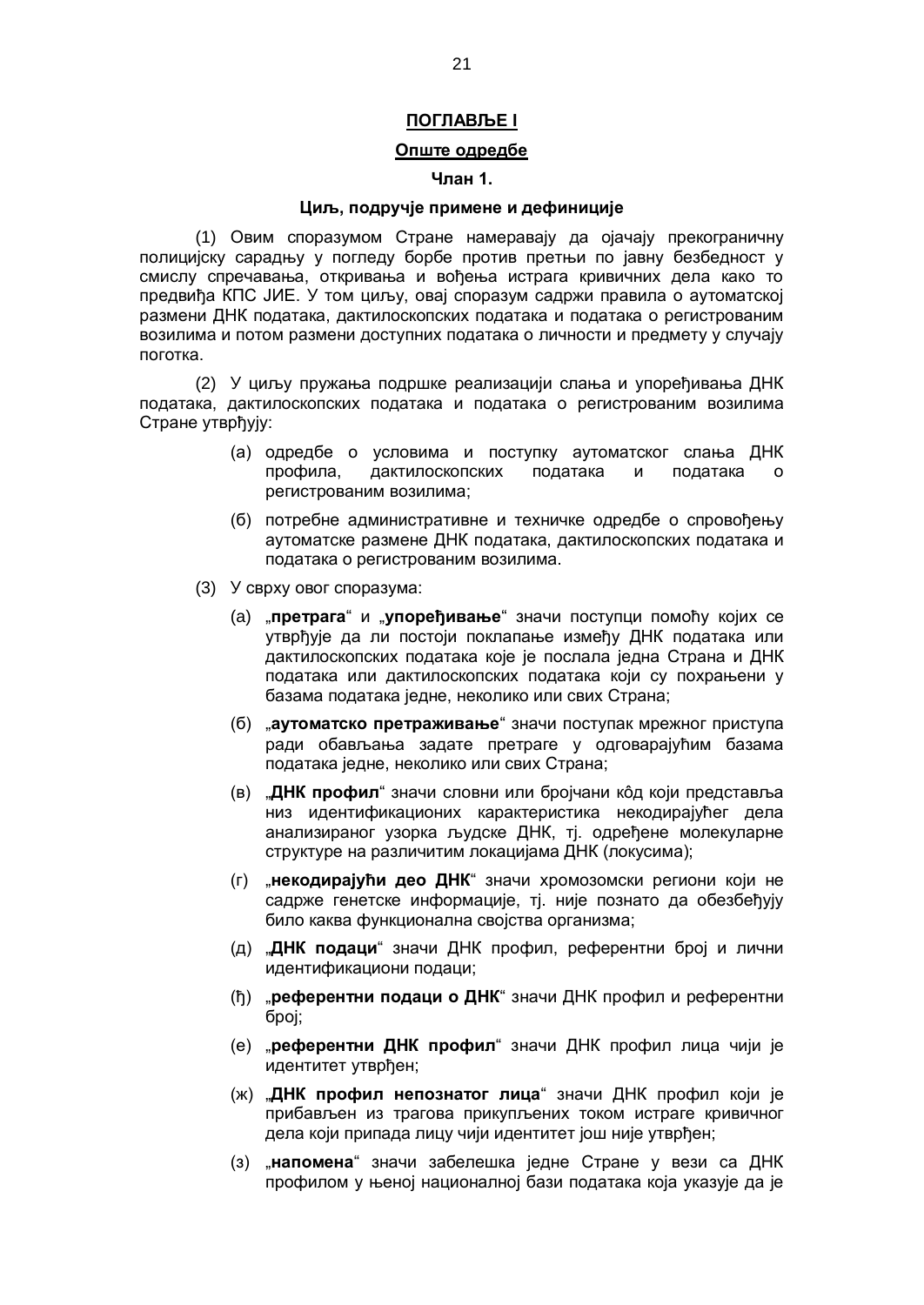већ било поклапања тог ДНК профила приликом претраге или упоређивања друге Стране;

- (и) "**дактилоскопски подаци**" су слике отисака прстију, слике трагова прстију са лица места, слике отисака дланова, слике трагова дланова са лица места и шаблони таквих слика (кодиране минуције);
- (ј) "**подаци о регистрованим возилима**" значи скуп података како је наведено у члану 9;
- (к) "**подаци о личности**" значи информације које се односе на идентификовано физичко лице или физичко лице које се може идентификовати ("лице на које се подаци односе");
- (л) "**основни подаци о личности**" значи име (презиме(на), име(на)), датум рођења, држављанство, род, псеудоним(и) и датум(и) рођења, датум узимања отиска прстију / узорка ДНК, место узимања отиска прстију / узорка ДНК и, ако је доступно, статус потврде правог идентитета, адреса, висина, тежина, број пасоша, слика (лица);
- (љ) "**појединачни предмет**" значи засебан истражни или тужилачки досије. Ако такав досије садржи више од једног ДНК профила или једног дактилоскопског податка, они се могу послати заједно као један захтев;
- (м) "**обрада података о личности**" значи свака операција или скуп операција које се обављају над подацима о личности, аутоматским средствима или без њих, као што су прикупљање, бележење, уређивање, похрањивање, прилагођавање или прерада, разврставање, проналажење, увид, коришћење, откривање достављањем, ширењем или стављањем на располагање на други начин, прилагођавање, комбиновање, блокирање, брисање или уништавање података. Обрада у смислу овог споразума такође укључује обавештавање о томе да ли је неки податак пронађен (погодак);
- (н) "**поступак аутоматске претраге**" значи мрежни приступ базама података друге Стране код којих је одговор на поступак претраживања у потпуности аутоматизован;
- (њ) "**нестала лица**" значи лица за чији се нестанак претпоставља да је у вези са кривичним делом, самоубиством, несрећним случајем или природном непогодом;
- (о) "**поклапање/непоклапање**" значи резултат добијен аутоматском обрадом података (помоћу AFIS-а или програма за упоређивање ДНК профила). То такође значи да, када нема поклапања, нема ни поготка. Са друге стране, могуће је и да поклапање након неопходне форензичке верификације/валидације не буде погодак;
- (п) "**погодак**" значи позитиван резултат идентификације потврђен од стране човека (стручњакa) након форензичке верификације/валидације. Форензичка потврда мора се обавити у складу са захтевима управљања квалитетом у области форензике (нпр. стандарди акредитације);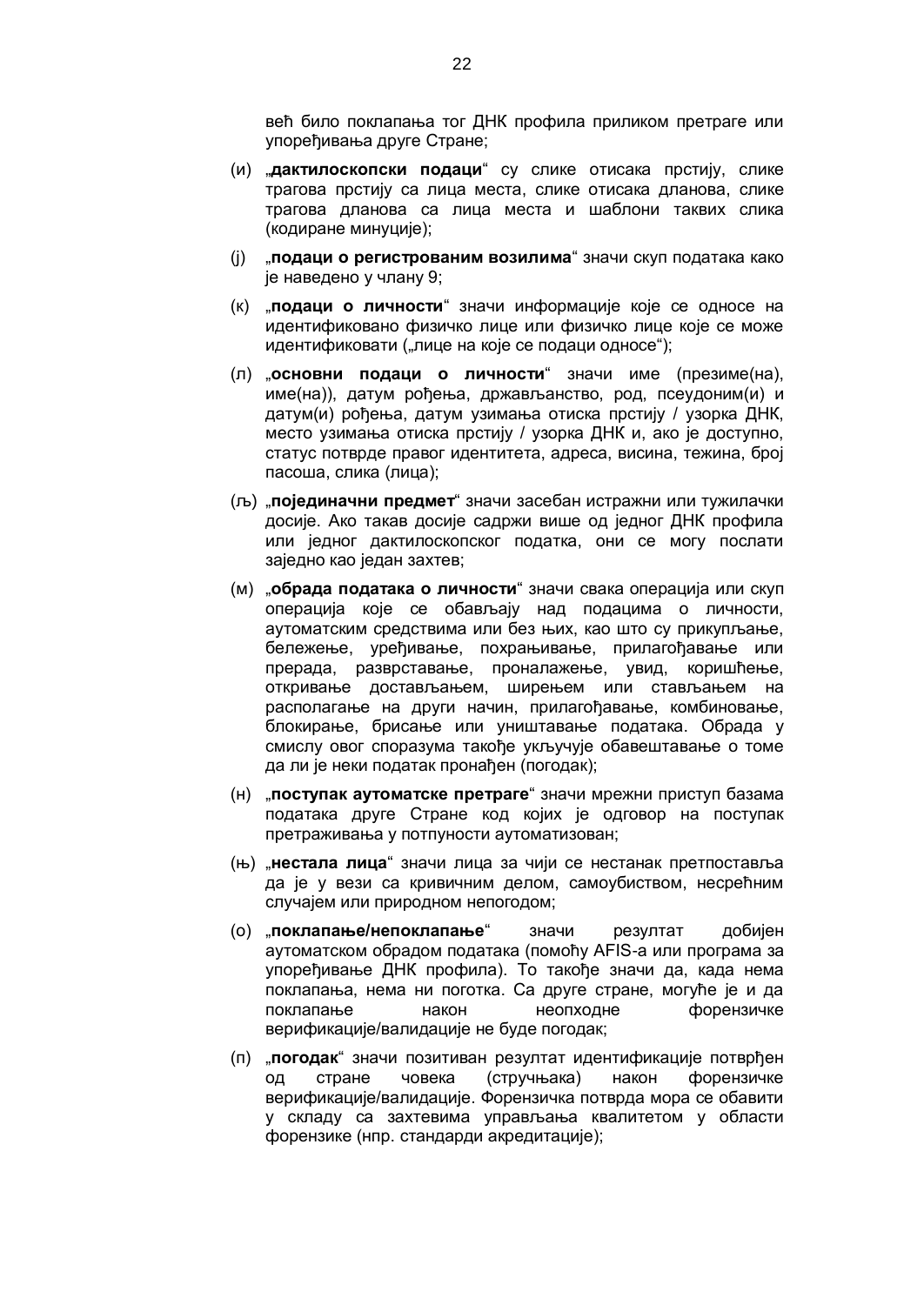- (р) "**регистри о анализи ДНК**" значи националне базе података о ДНК и повезане збирке као што су нпр. узорци са лица места/ базе података за идентификацију лица и лабораторијски информациони системи (ЛИС), који садрже све информације од значаја за форензичко и истражно потврђивање ДНК профила који су анализирани помоћу ДНК технологија и такође омогућава повезивање са појединачним предметом/подацима о личности у вези ДНК профила.
- (с) "**кривична дела**" значи она дела за која се гони по службеној дужности у складу са националним законодавством Страна.

# **ПОГЛАВЉЕ II**

# **МРЕЖНИ ПРИСТУП И ДАЉИ ЗАХТЕВИ**

#### **Члан 2.**

## **Успостављање националних регистaра о анализи ДНК**

(1) Стране отварају и воде националне регистре о анализи ДНК због истрага кривичних дела и пружања помоћи у утврђивању идентитета несталих лица и неидентификованих људских остатака. Обрада података који се држе у тим регистрима по основу овог споразума спроводи се у складу са овим споразумом, уз поштовање КПС ЈИЕ и националног законодавства које регулише обраду података.

(2) У сврху спровођења овог споразума, Стране обезбеђују доступност референтних података из својих националних ДНК регистара о анализи ДНК, како је наведено у првој реченици става 1. Референтни подаци укључују само оне ДНК профиле који су створени из некодирајућих делова ДНК и референтни број. Референтни подаци не садрже податке на основу којих се директно може утврдити идентитет лица на које се подаци односе. Референтни подаци које није могуће повезати ни с једним лицем (ДНК профили непознатих лица) препознатљиви су као такви.

(3) Свака Страна обавештава депозитара о националним регистрима о анализи ДНК на које се примењују чл. 2-4. и члан 7. и о условима за аутоматско претраживање из члана 3. став 1.

#### **Члан 3.**

# **Аутоматско претраживање ДНК профила**

(1) У циљу вођења истрага кривичних дела и пружања помоћи у утврђивању идентитета несталих лица и неидентификованих људских остатака, Стране омогућавају националним контакт тачкама других Страна поменутих у члану 8. приступ референтним подацима у својим регистрима о анализи ДНК, уз овлашћење да врше аутоматске претраге упоређивањем ДНК профила. Претраге се могу вршити само у појединачним предметима и у складу с националним законодавством Стране молиље.

(2) Ако аутоматска претрага покаже да се достављени ДНК профил поклапа са ДНК профилима који су унети у претражени ДНК регистар Стране примаоца, национална контакт тачка Стране која врши претрагу аутоматски прима референтне податке за које је утврђено поклапање. Ако нема поклапања, обавештење о овоме се аутоматски доставља.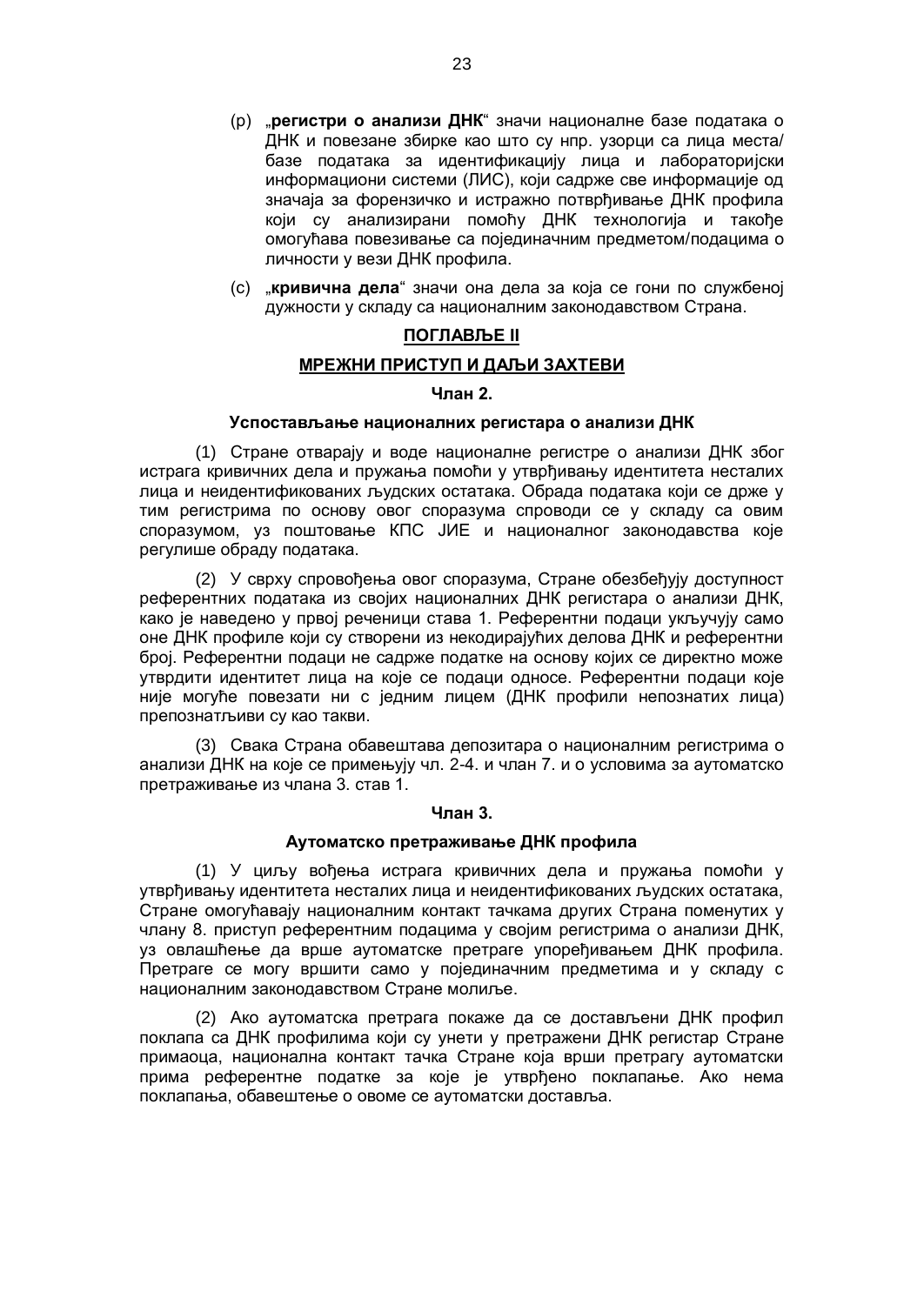# **Члан 4.**

## **Аутоматско упоређивање ДНК профила**

(1) У циљу вођења истрага кривичних дела и пружања помоћи у утврђивању идентитета несталих лица и неидентификованих људских остатака, Стране, уз узајамну сагласност, преко својих националних контакт тачака упоређују своје ДНК профиле непознатих лица са свим ДНК профилима из референтних података у другим националним регистрима о анализи ДНК. Профили се достављају и упоређују у аутоматизованом облику. ДНК профили непознатих лица достављају се на упоређивање само када то предвиђа национално законодавство Стране молиље.

(2) Ако нека Страна, након упоређивања из става 1, утврди да се неки достављени ДНК профили поклапају с онима из њеног регистра о анализи ДНК, тада она без одлагања доставља националној контакт тачки друге Стране референтне податке о ДНК с којима је установљено поклапање.

# **Члан 5.**

## **Дактилоскопски подаци**

У сврху спровођења овог споразума, Стране обезбеђују доступност референтних података из база националних система за аутоматску идентификацију отисака прстију који су успостављени у циљу превенције и вођења истрага кривичних дела пружања помоћи у утврђивању идентитета несталих лица и неидентификованих људских остатака. Референтни подаци укључују само дактилоскопске податке и референтни број. Референтни подаци не садрже податке на основу којих се директно може утврдити идентитет лица на које се подаци односе. Референтни подаци које није могуће повезати ни с једним лицем (непознати дактилоскопски подаци) морају бити препознатљиви као такви.

#### **Члан 6.**

# **Аутоматско претраживање дактилоскопских података**

(1) У циљу превенције и вођења истрага кривичних дела и пружања помоћи у утврђивању идентитета несталих лица и неидентификованих људских остатака, Стране омогућавају националним контакт тачкама других Страна поменутих у члану 8. приступ референтним подацима у системима за аутоматску идентификацију отисака прстију које су успоставиле у ту сврху, уз овлашћење да врше аутоматске претраге упоређивањем дактилоскопских података. Претраге се могу вршити само у појединачним предметима и у складу с националним законодавством Стране молиље.

(2) Потврду поклапања дактилоскопских података са референтним подацима Стране над чијом базом је вршена претрага врши национална контакт тачка Стране молиље аутоматским достављањем референтних података који су потребни за недвосмислен погодак.

#### **Члан 7.**

# **Достављање додатних података о личности и других информација**

Ако поступци из чл. 3. и 4. покажу да постоји погодак између ДНК профила, или ако поступци из члана 6. покажу да постоји погодак између дактилоскопских податка, достављање додатних доступних података о личности и других информација поред основних података о личности у вези са референтним подацима уређује национално законодавство замољене Стране,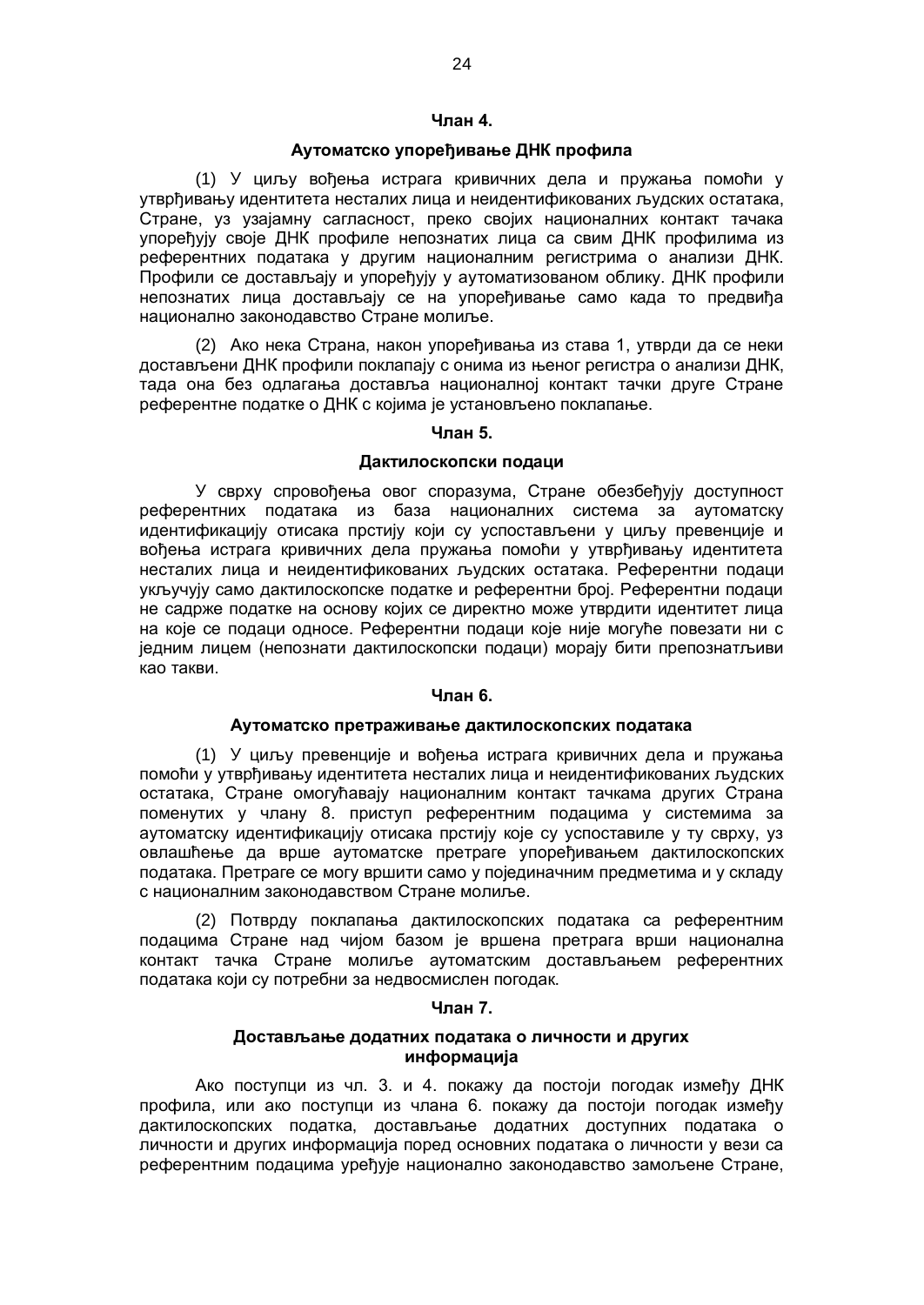укључујући правила у вези са пружањем правне помоћи. У складу са чланом 8. став 2, доставу података ће вршити национална контакт тачка.

#### **Члан 8.**

#### **Националне контакт тачке**

(1) У сврху достављања података из чл. 3, 4. и 6. и накнадног достављања додатних доступних података о личности и других информација у вези са референтним подацима, као што је поменуто у члану 7, свака Страна одређује националне контакт тачке. Страна именује националну контакт тачку из чл. 3. и 4. за ДНК податке, националну контакт тачку из члана 6. за дактилоскопске податке, националну контакт тачку из члана 9. за податке о регистрованим возилима и националну контакт тачку из члана 7. за податке о личности.

(2) Национална контакт тачка из члана 7. доставља накнадне податке о личности у складу са националним законодавством Стране која је одредила надлежну контакт тачку. Није потребно користити друге расположиве канале правне помоћи осим у случају потребе, у складу са националним законодавством Страна, укључујући правила у вези са пружањем правне помоћи.

# **Члан 9.**

# **Аутоматско претраживање података о регистрованим возилима**

(1) У циљу превенције и вођења истрага кривичних дела и пружања помоћи у утврђивању идентитета несталих лица и неидентификованих људских остатака и приликом решавања других преступа које су у надлежности судова или јавног тужилаштва Стране која врши претрагу, као и ради одржавања јавне безбедности, Стране омогућавају националним контакт тачкама других Страна приступ следећим националним подацима о регистрованим возилима, уз овлашћење да врше аутоматске претраге у појединачним предметима:

- (а) подацима који се односе на власнике или кориснике; и
- (б) подацима који се односе на возила.

Претраге се могу вршити само преко целог броја шасије и целог регистарског броја. Претраге се могу вршити само у складу са националним законодавством Стране која врши претрагу.

(2) У сврху достављања података из става 1. свака Страна одређује националну контакт тачку за долазеће захтеве. Овлашћења националних контакт тачака уређује важеће национално законодавство. Појединости техничких аранжмана везано за поступак утврђује Корисничко упутство за податке о регистрованим возилима.

# **ПОГЛАВЉЕ III**

# **ОПШТЕ ОДРЕДБЕ О ОКВИРУ ЗА РАЗМЕНУ ПОДАТАКА**

#### **Члан 10.**

## **Начела размене ДНК и дактилоскопских података**

(1) Стране користе постојеће стандарде размене ДНК и дактилоскопских података.

(2) Поступак слања, у случају аутоматског претраживања и упоређивања ДНК профила и дактилоскопских података, одвија се у оквиру децентрализоване структуре.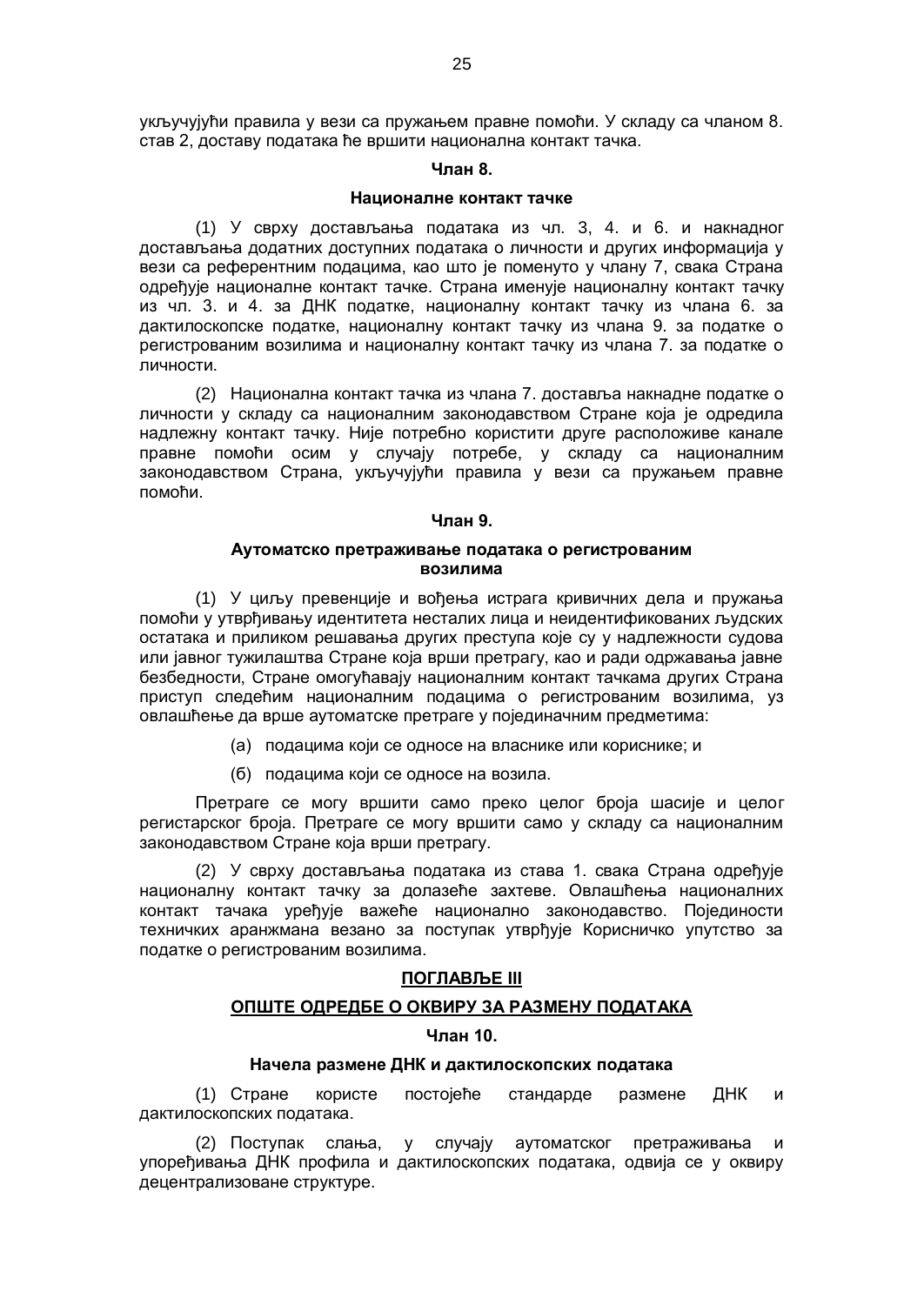(3) Предузимају се одговарајуће мере како би се обезбедила тајност и интегритет података који се шаљу другим Странама, укључујући њихово шифровање.

(4) Стране предузимају потребне мере како би гарантовале интегритет ДНК профила и дактилоскопских података који се другим Странама стављају на располагање или шаљу ради упоређивања и како би обезбедиле да те мере одговарају међународним стандардима.

## **Члан 11.**

#### **Техничке и процедуралне спецификације**

(1) Стране поштују опште техничке спецификације у вези са свим захтевима и одговорима који се односе на претраге и упоређивања ДНК профила, дактилоскопских података и података о регистрованим возилима.

(2) Техничке и процедуралне спецификације садржане су у споразуму о спровођењу и корисничким упутствима.

# **ПОГЛАВЉЕ IV**

# **ЗАШТИТА ПОДАТАКА**

# **Члан 12.**

# **Степен заштите података**

Када је реч о обради података о личности који се достављају или су достављени у складу са овим споразумом, свака Страна у оквиру свог националног законодавства обезбеђује одговарајући степен заштите података о личности једнак принципима и стандардима који су садржани у Директиви (ЕУ) 2016/680 и релевантној Конвенцији Савета Европе и препорукама.

# **Члан 13.**

# **Сврха**

(1) Страна прималац може да обрађује податке о личности искључиво у сврху због које су подаци достављени у складу с овим споразумом. Обрада у друге сврхе допуштена је само уз претходно одобрење Стране која доставља податке и само у складу са националним законодавством Стране примаоца. Такво одобрење може се дати под условом да обраду у те друге сврхе допушта национално законодавство Стране која доставља податке.

(2) Страна која врши претрагу или упоређивање може да обрађује податке који су достављени у складу са чл. 3, 4 и 6. искључиво у циљу:

- (a) утврђивања да ли постоји поклапање између упоређених ДНК профила;
- (б) утврђивања да ли постоји поклапање између упоређених дактилоскопских података;
- (в) припреме и достављања замолнице за правну помоћ од стране полицијских или правосудних органа у складу с националним законодавством, ако постоји погодак између тих података, преко националне контакт тачке именоване у складу са чл. 7. и 8;
- (г) евидентирања у смислу члана 17.

(3) Страна којој је послат захтев за претрагу може обрађивати податке који су јој достављени у складу са чл. 3, 4. и 6. само ако је то потребно за упоређивање, достављање аутоматских одговора на претраге или евидентирање у складу с чланом 17. Достављени подаци се бришу одмах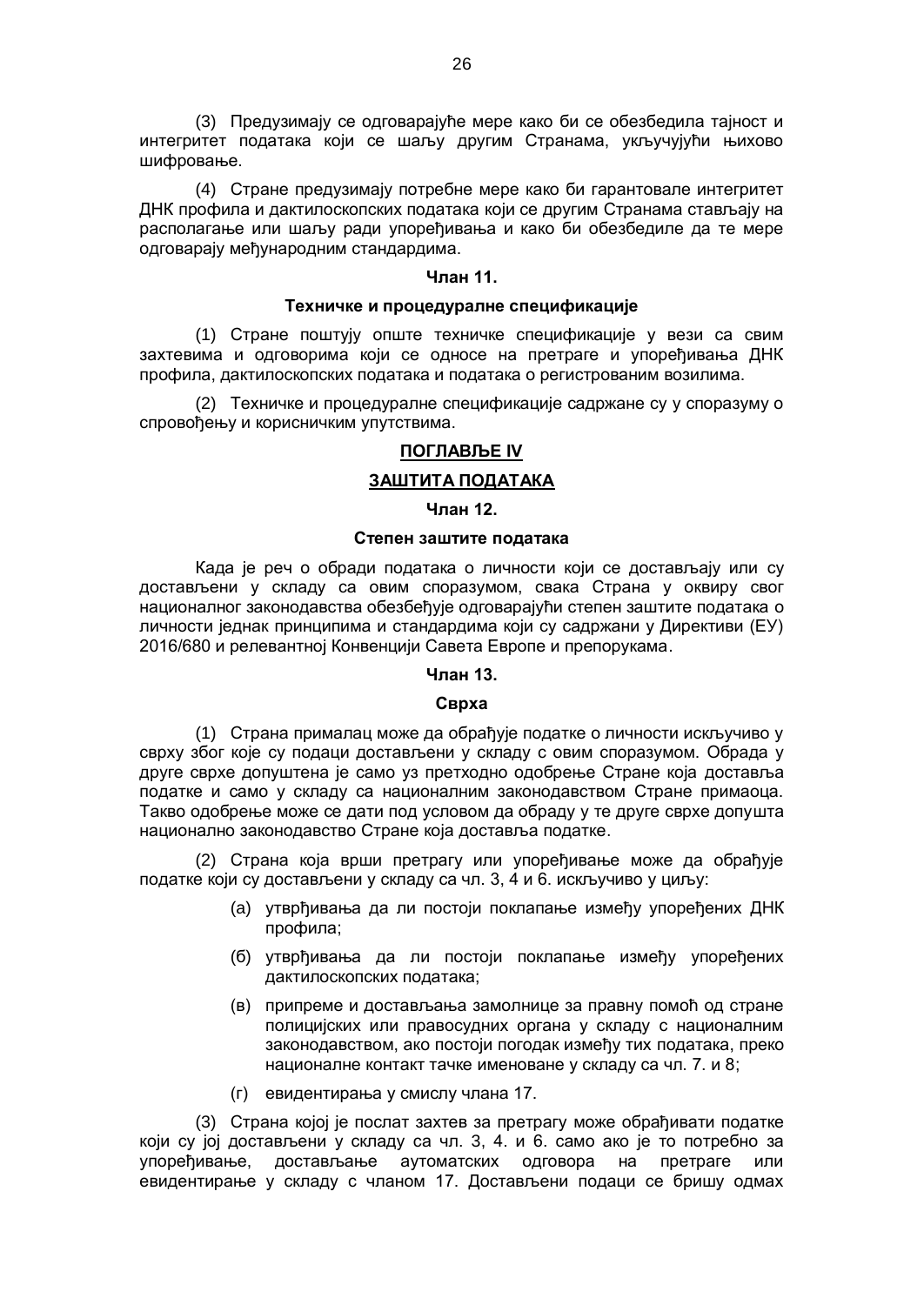после упоређивања података или слања аутоматских одговора на претраге, осим ако је потребна даља обрада у сврхе наведене у тачкама (в) и (г) другог става.

(4) Странa којој је послат захтев за претрагу може користити податке који су достављени у складу са чланом 9. само ако је то потребно за достављање аутоматских одговора на поступке претраге или евидентирање као што је наведено у члану 17. Достављени подаци бришу се одмах након слања аутоматских одговора на претраге, осим ако је потребна даља обрада ради евидентирања у складу с чланом 17. Страна која врши претрагу може користити податке добијене у одговору само за поступак због којег је претрага извршена.

## **Члан 14.**

#### **Надлежни органи**

Достављене податке о личности могу обрађивати само органи надлежни за спровођење закона, чија је одговорност да поступају ради остварења циљева из члана 13. Посебно, подаци се могу достављати другим субјектима само уз претходно одобрење Стране која их доставља и у складу са законодавством Стране примаоца.

# **Члан 15.**

## **Тачност, актуелност и рок чувања података**

(1) Стране се старају о тачности и актуелности података о личности. Ако се по службеној дужности или на основу обавештења лица на које се подаци односе, испостави да су достављени нетачни подаци или подаци које није ни требало доставити, о томе се без одлагања обавештава Страна прималац или Стране примаоци. Та Страна или Стране су дужне да те податке исправе или избришу. Поред тога, достављени подаци о личности се исправљају ако се утврди да су нетачни. Ако тело које прима податке има разлог за сумњу да су достављени подаци нетачни или да их треба избрисати, одмах се обавештава тело које их је доставило.

(2) Подаци чију тачност оспорава лице на које се подаци односе, а чија се тачност или нетачност не може утврдити, означавају се у складу с националним законодавством Страна на захтев лица на које се подаци односе. Ако постоји ознака, она може бити уклоњена у складу са националним законодавством Страна и само уз одобрење лица на које се подаци односе или на основу одлуке надлежног суда или независног органа за заштиту података.

(3) Достављени подаци о личности које није требало доставити или примити, бришу се. Подаци који су достављени и примљени на законит начин бришу се:

- (a) ако нису потребни или нису више потребни за сврхе ради којих су достављени; ако су подаци о личности достављени без захтева, тело које прима податке без одлагања проверава да ли су потребни за сврхе због којих су достављени;
- (б) по истеку најдужег рока за чување података који је утврђен националним законодавством Стране пошиљаоца, ако је тело које их доставља обавестило тело које их прима о том најдужем року у тренутку достављања података.

Ако постоји разлог за сумњу да би брисање довело у питање интересе лица на које се подаци односе, подаци се чувају у складу са националном законодавством.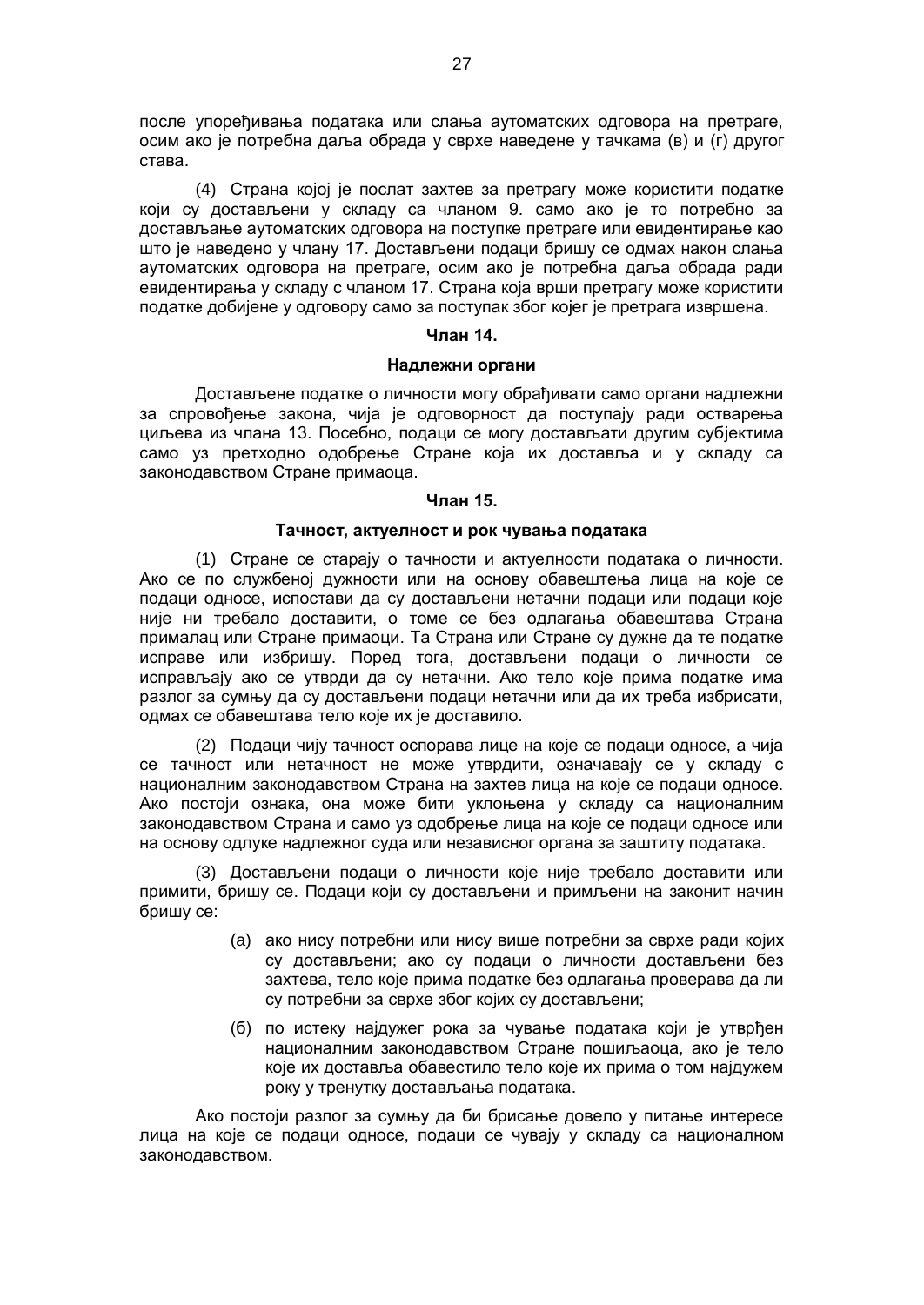# **Члан 16.**

# **Техничке и организационе мере за заштиту и безбедност података**

(1) Тела која достављају и примају податке предузимају мере како би се обезбедила ефикасна заштита података о личности од случајног или неовлашћеног уништавања, случајног губитка, неовлашћеног приступа, неовлашћеног или случајног мењања и неовлашћеног откривања.

(2) Особености техничке спецификације поступка аутоматске претраге уређене су мерама о спровођењу из члана 20. којима се гарантује:

- (a) да се предузимају најсавременије техничке мере како би се осигурала заштита и безбедност података, а нарочито тајност и интегритет података;
- (б) да се приликом употребе посвећених мрежа користе поступци шифровања и издавања дозвола које признају надлежни органи; и
- (в) да се може проверити да ли је претрага дозвољена у складу с чланом 17, ст. 2, 4. и 5.

#### **Члан 17.**

#### **Уписивање у дневник догађаја и евидентирање: посебна правила о аутоматском и неаутоматском достављању**

(1) Свака Страна гарантује да се свако неаутоматско достављање и свако неаутоматско примање података о личности од стране тела коме је послат захтев за претрагу и од стране тела које врши претраге уписује у дневник догађаја у циљу провере да ли је достављање дозвољено. Дневник догађаја садржи следеће податке:

- (a) разлог достављања;
- (б) достављене податке;
- (в) датум достављања; и
- (г) назив или референтни код тела које врши претраге и тела коме је послат захтев за претрагу.

(2) На аутоматизоване претраге података на основу чл. 3, 4. и 6. и члана 9. примењује се следеће:

- (a) само посебно овлашћени службеници могу вршити аутоматске претраге или упоређивања. Списак службеника овлашћених за вршење аутоматизованих претрага или упоређивања даје се, на захтев, надзорним органима из става 5. и другим Странама;
- (б) свака Страна се стара да свако достављање и пријем података о личности од стране тела коме је послат захтев за претрагу и тела које врши претрагу буду евидентирани, укључујући обавештења о томе да ли је поклапање пронађено или не. Евиденције садрже следеће податке:
	- (i) достављене податке;
	- (ii) датум и тачно време достављања; и
	- (iii) назив или референтни код тела које врши претраге и тела коме је послат захтев за претрагу.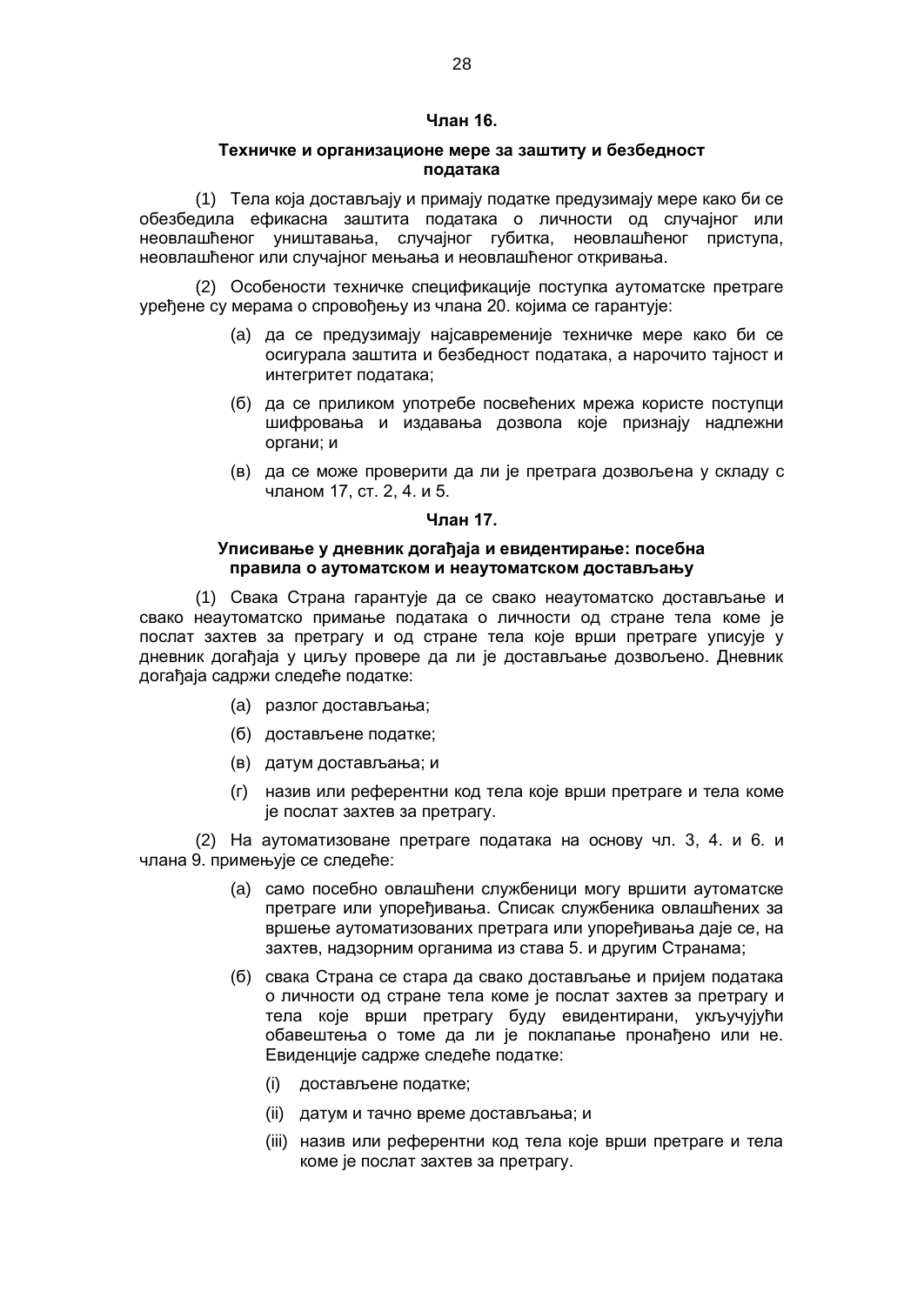Тело које врши претраге такође евидентира разлог претраге или достављања као и идентификациону ознаку службеника који је извршио претрагу и службеника који је наложио претрагу или достављање.

(3) Тело које евидентира одмах доставља евидентиране податке, на захтев, органима надлежним за заштиту података релевантне Стране најкасније у року од четири седмице од пријема захтева. Евидентирани подаци могу се користити само у следеће сврхе:

- (a) надзор заштите података;
- (б) старање о безбедности података.

(4) Евидентирани подаци се штите прикладним мерама против неодговарајућег коришћења и других облика непримереног коришћења, а чувају се две године. По истеку рока за чување, евидентирани подаци се одмах бришу.

(5) Одговорност за законске провере достављања или пријема података о личности имају независни органи за заштиту података или, према потреби, правосудни органи дотичних Страна. Било ко може захтевати од ових органа да провере законитост обраде својих података о личности, у складу с националним законодавством. Независно од таквих захтева, ови органи као и тела надлежна за евидентирање спроводе насумичне провере законитости достављања, које се темеље на предметним досијеима.

(6) Независни органи за заштиту података чувају резултате таквих провера 18 месеци, за потребе инспекције. По истеку овог периода, бришу се без одлагања. Сваки орган за заштиту података може бити замољен од стране независног органа за заштиту података друге Стране да спроводи своја овлашћења у складу са националним законодавством. Независни органи Страна за заштиту података обављају инспекцијске послове који су потребни за међусобну сарадњу, нарочито путем размене релевантних информација.

# **Члан 18.**

# **Права лица на које се подаци односе на информације и накнаду штете**

(1) На захтев лица на које се подаци односе сходно националном законодавству, том лицу се, након што докаже свој идентитет, достављају информације у складу с националним законодавством и то без неоправданих трошкова, у опште разумљивом облику и без непотребног одлагања, о подацима који су у погледу те особе обрађени, пореклу података, примаоцу или групи прималаца, намераваној сврси обраде и, ако то захтева национално законодавство, правној основи обраде. Уз то, лице на које се подаци односе има право на исправак нетачних податка и на брисање незаконито обрађених података. Стране такође обезбеђују да у случају кршења права у вези са заштитом података, лице на које се подаци односе може да поднесе тужбу независном суду или трибуналу у смислу члана 6. став 1. Европске конвенције о људским правима или независном органу за заштиту података који је основан у складу са националним законодавством и стандардима који су суштински еквивалентни стандардима који су прописани Директивом (ЕУ) 2016/680 и Конвенцијом Савета Европе и препорукама и да лице на које се подаци односе има могућност да затражи накнаду штете или неки други облик законског обештећења. Детаљна правила поступка остваривања ових права и разлози за ограничење права приступа уређују се релевантним одредбама националног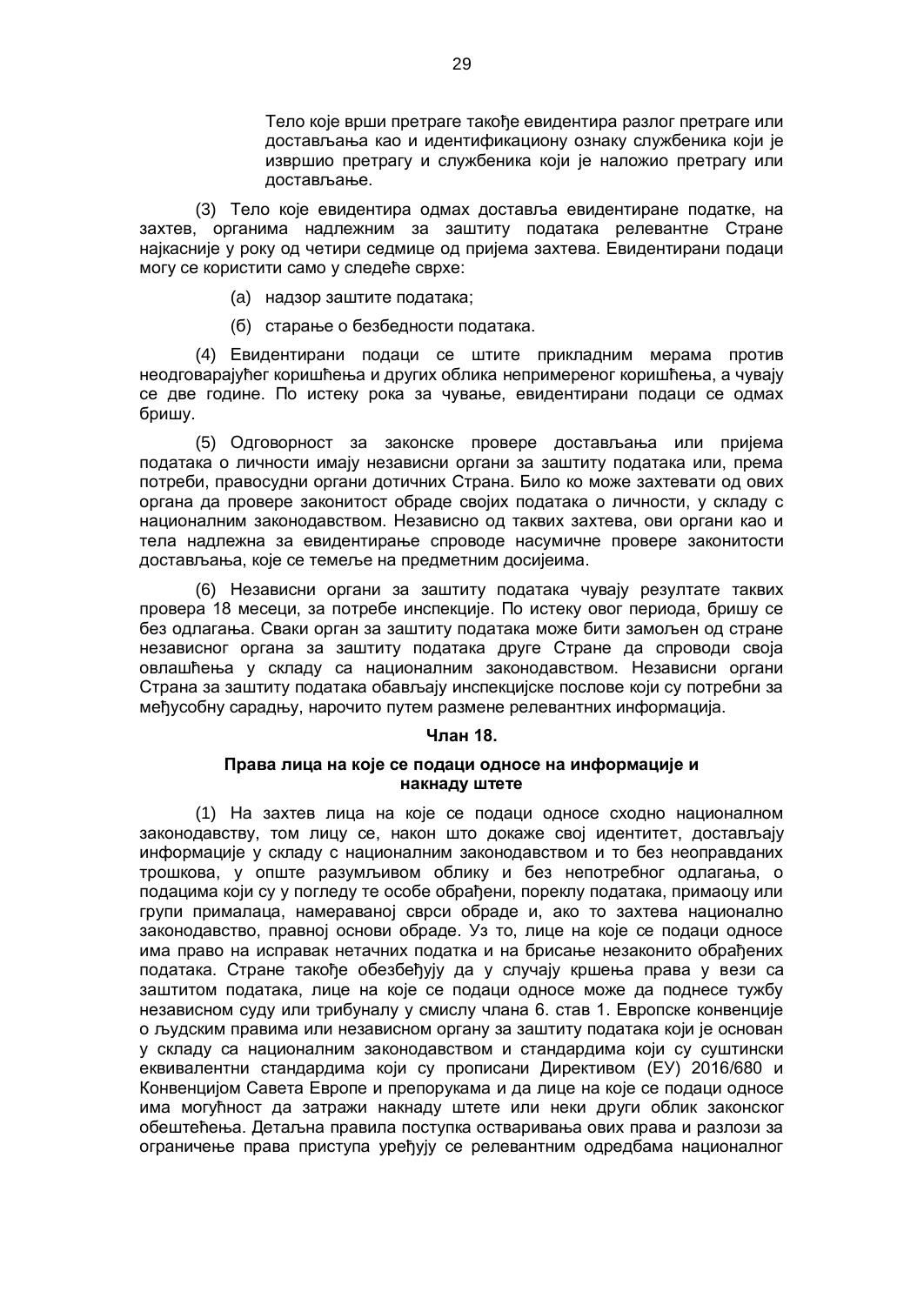законодавства Стране у којој лице на које се подаци односе остварује ова права.

(2) Ако је неко тело једне Стране доставило податке о личности у складу с овим споразумом, тело које прима податке у другој Страни не сме се позвати на нетачност достављених података као разлог за избегавање своје одговорности према оштећеној Страни у складу са националним законодавством. Ако се досуди накнада штете у односу на тело које је примило податке због његовог коришћења неправилно послатих података, тело које је доставило те податке у потпуности надокнађује износ плаћен на име накнаде штете телу које је примило податке.

#### **Члан 19.**

# **Информације које Стране траже**

Страна прималац обавештава Страну пошиљаоца, на захтев, о обради достављених података и добијеним резултатима.

## **ПОГЛАВЉЕ V**

## **ЗАВРШНЕ ОДРЕДБЕ**

#### **Члан 20.**

#### **Споразум о спровођењу и корисничка упутства**

(1) На основу и у оквирима овог споразума, Стране закључују споразум о његовом спровођењу.

(2) Корисничка упутства састављају и ажурирају експертске радне групе коју чине представници Страна. Корисничка упутства садрже административне и техничке информације које су потребне за успешну и ефективну размену података.

# **Члан 21.**

## **Евалуација размене података**

(1) Врши се евалуација административне, техничке и финансијске примене размене података у складу с поглављем II овог споразума. Евалуација се мора извршити пре почетка размене података. Ако је потребно, евалуација се може поновити за оне Стране које већ примењују овај споразум. Евалуација се врши за оне категорије података које су предметне Стране већ почеле да размењују. Евалуација се темељи на извештајима предметних Страна.

(2) Евалуацију врши заједничка радна група коју чине представници Страна. Радна група се састаје на захтев једне Стране или редовно сваких пет година.

## **Члан 22.**

#### **Однос са другим међународним споразумима**

(1) Овај споразум не утиче на права, обавезе и одговорности Страна које проистичу из других међународних споразума чије су потписнице.

(2) Осим ако није другачије изричито предвиђено овим споразумом, сарадња се одвија у оквиру националног законодавства сваке Стране.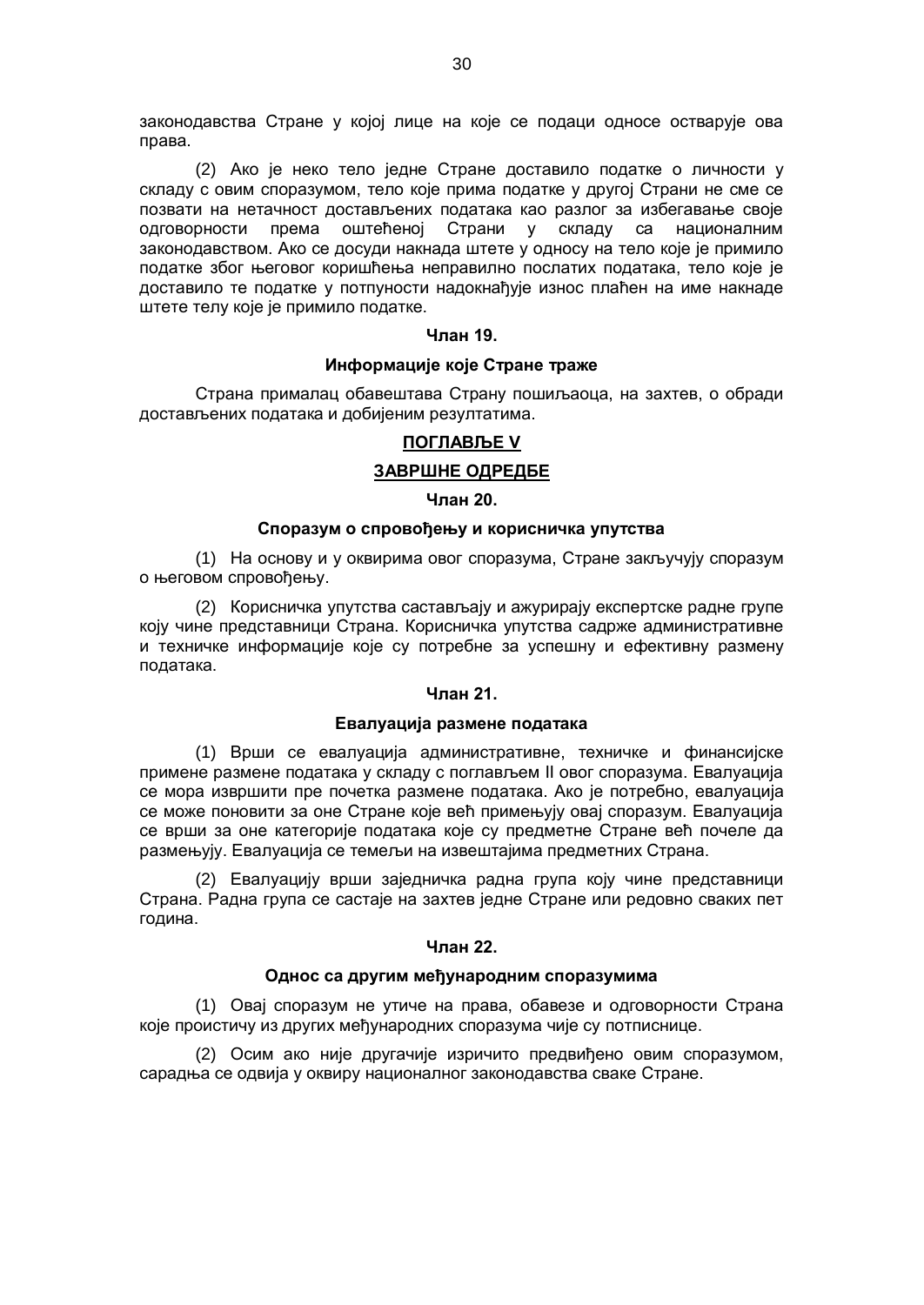# **Члан 23.**

## **Спровођење и изјаве**

(1) Стране обавештавају депозитара да су испуниле обавезе из овог споразума и да су одредиле националне контакт тачке у складу са овим споразумом.

(2) Када је једна Страна позитивно оцењена у контексту овог споразума (члан 21) или Европске уније, та Страна има право да одмах примени овај споразум у односу на све остале Стране које су такође позитивно оцењене. Предметна Страна o томе обавештава депозитара.

(3) Изјаве достављене у складу са ставом 1. овог члана могу се изменити и допунити у било ком тренутку.

#### **Члан 24.**

#### **Депозитар**

(1) Депозитар овог споразума је Република Србија.

(2) Депозитар шаље оверени примерак овог споразума свакој Страни.

(3) Депозитар обавештава Стране о полагању инструмента ратификације, прихватања, одобравања или приступања, о изјавама, саопштењима или обавештењима датим у вези са овим споразумом.

(4) Депозитар обавештава све Стране о сваком датуму ступања на снагу овог споразума у складу са чланом 26.

#### **Члан 25.**

# **Ратификација, прихватање, одобравање, приступање или стављање резерве**

(1) Стране ратификују, прихватају или одобравају овај споразум. Инструменти ратификације, прихватања или одобравања се полажу код депозитара.

(2) Овај споразум је отворен за приступање било које стране потписнице КПС ЈИЕ. Инструмент приступања полаже се код депозитара.

(3) На овај споразум не могу се ставити резерве.

#### **Члан 26.**

#### **Ступање на снагу**

(1) Овај споразум ступа на снагу шездесетог дана од датума полагања другог инструмента ратификације, прихватања, одобравања или приступања.

(2) За сваку Страну која ратификује, прихвата, одобрава или приступа овом споразуму после полагања другог инструмента ратификације, прихватања, одобравања или приступања, Споразум ступа на снагу шездесетог дана од када та Страна положи свој инструмент ратификације, прихватања, одобравања или приступања.

#### **Члан 27.**

#### **Иступање и привремена обустава**

(1) Овај споразум се закључује на неодређено време.

(2) Било која Страна може иступити из овог споразума у било ком тренутку путем писаног обавештења депозитару. Иступање ступа на снагу шест месеци од датума када депозитар прими обавештење.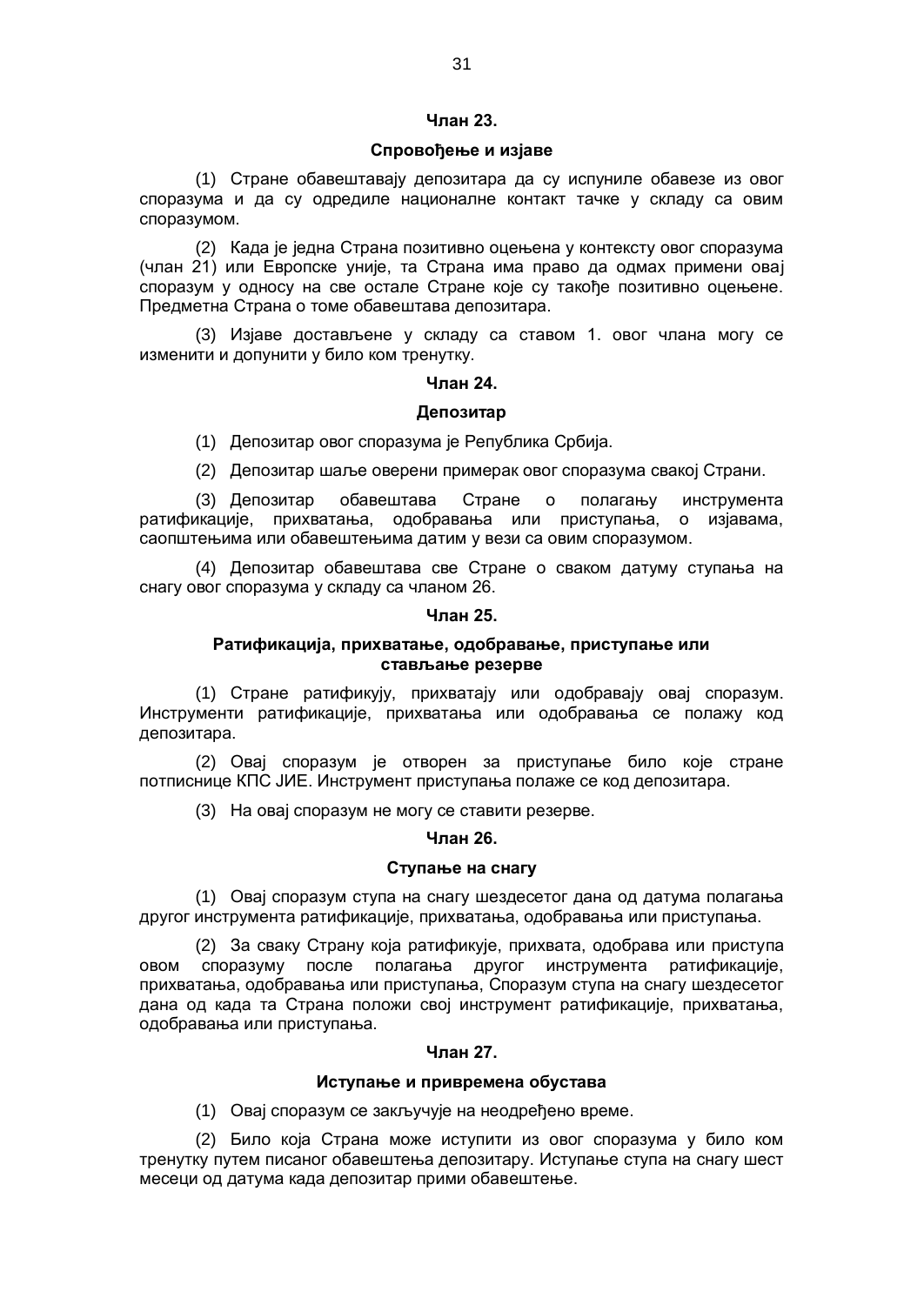(3) Без обзира на раскид овог споразума, примјењују се одредбе из Поглавља IV у вези са обрађеним подацима.

(4) Било која Страна може привремено обуставити спровођење овог споразума у потпуности или делимично ако је то потребно из разлога јавног реда и мира, заштите националне безбедности или заштите јавног здравља. Стране без одлагања обавештавају Депозитара о предузимању или укидању такве мере. Било која мера предузета на основу овог става ступа на снагу 15 дана од датума када депозитар прими обавештење.

(5) Депозитар без одлагања обавештава остале Стране о обавештењу о иступању или привременој обустави.

У потврду чега су долепотписани, прописно овлашћени у ту сврху, потписали овај споразум.

За Републику Албанију

За Републику Аустрију

За Босну и Херцеговину

За Републику Бугарску

За Мађарску

За Републику Македонију

За Републику Молдавију

За Црну Гору

За Румунију

За Републику Србију

За Републику Словенију

Сачињено у Бечу, дана 13. септембра 2018. године, у једном оригиналном примерку на енглеском језику.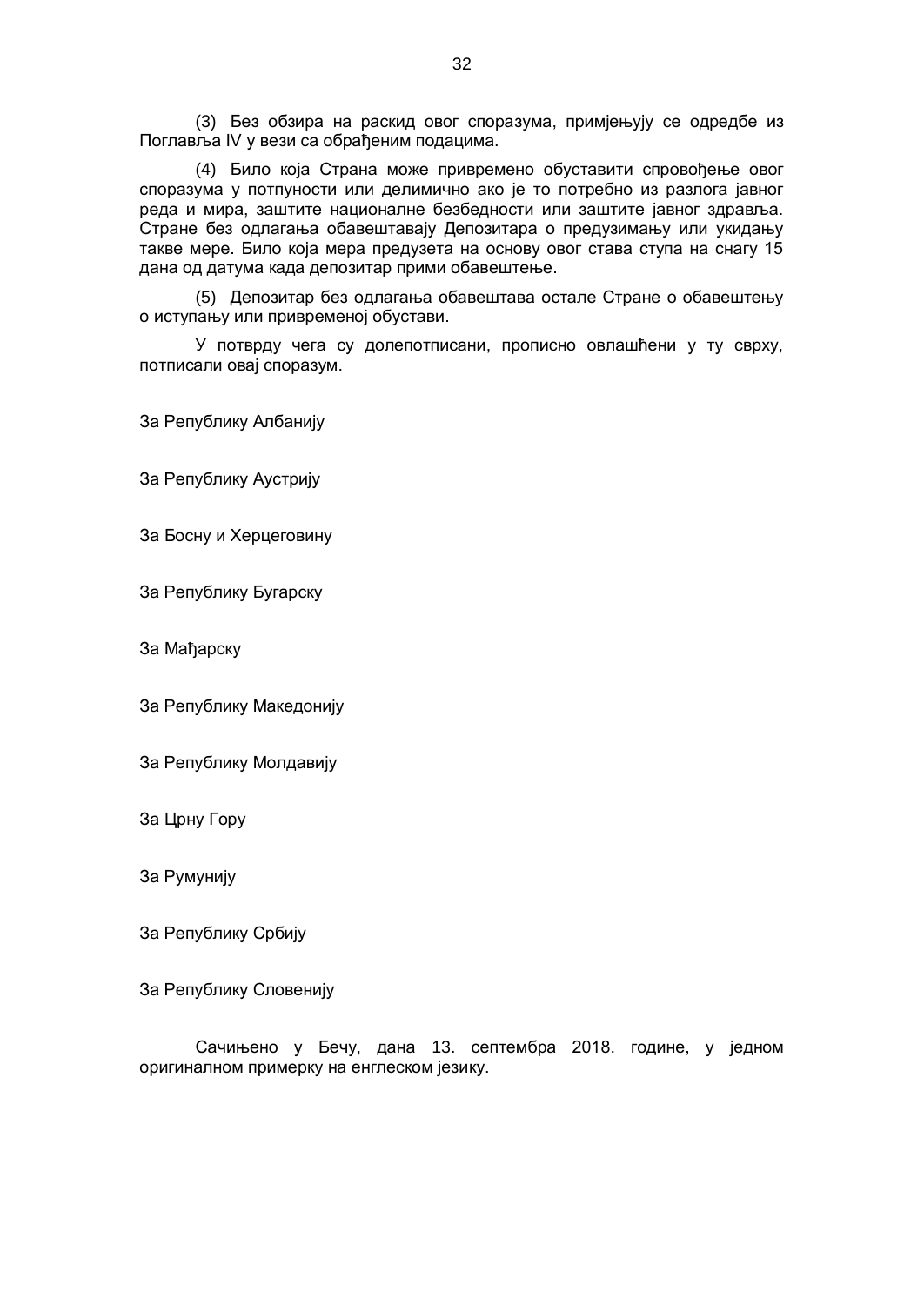# **СПОРАЗУМ О СПРОВОЂЕЊУ СПОРАЗУМА ИЗМЕЂУ СТРАНА ПОТПИСНИЦА КОНВЕНЦИЈЕ О ПОЛИЦИЈСКОЈ САРАДЊИ У ЈУГОИСТОЧНОЈ ЕВРОПИ О АУТОМАТСКОЈ РАЗМЕНИ ДНК ПОДАТАКА, ДАКТИЛОСКОПСКИХ ПОДАТАКА И ПОДАТАКА О РЕГИСТРОВАНИМ ВОЗИЛИМА**

Стране овог споразума о спровођењу,

на основу Конвенције о полицијској сарадњи у Југоисточној Европи (у даљем тексту: КПС ЈИЕ),

сагласно члану 20. Споразума између страна потписница Конвенције о полицијској сарадњи у Југоисточној Европи о аутоматској размени ДНК података, дактилоскопских података и података о регистрованим возилима (у даљем тексту: Споразум)

споразумеле су се о следећем:

#### **Члан 1.**

# **Циљ**

Циљ овог споразума о спровођењу јесте утврђивање неопходних административних и техничких одредби за спровођење Споразума.

#### **Члан 2.**

#### **Дефиниције**

У сврху овог споразума о спровођењу користе се дефиниције из члана 1. Споразума.

#### **Члан 3.**

#### **Техничке спецификације**

(1) Стране се придржавају заједничких техничких спецификација у вези са свим захтевима и одговорима везано за претраге и упоређивања ДНК профила, дактилоскопских података и података о регистрованим возилима. За потребе тражења и достављања додатних података о личности и других информација након потврде дактилоскопских или ДНК погодака преко националних контакт тачака у складу са чл. 7. и 8. Споразума може се остварити договор о називу и структури основних података о личности, криминалистички-релевантних информација и/или података о кривичном предмету у циљу поједностављеног и бржег достављања таквих основних података.

(2) Ове техничке спецификације прописане су корисничким упутствима из члана 20. Споразума (у даљем тексту: корисничка упутства).

# **Члан 4.**

#### **Комуникациона мрежа**

(1) Електронска размена ДНК података, дактилоскопских података и података о регистрованим возилима између Страна врши се путем безбедних приватних комуникационих мрежа уз шифровање.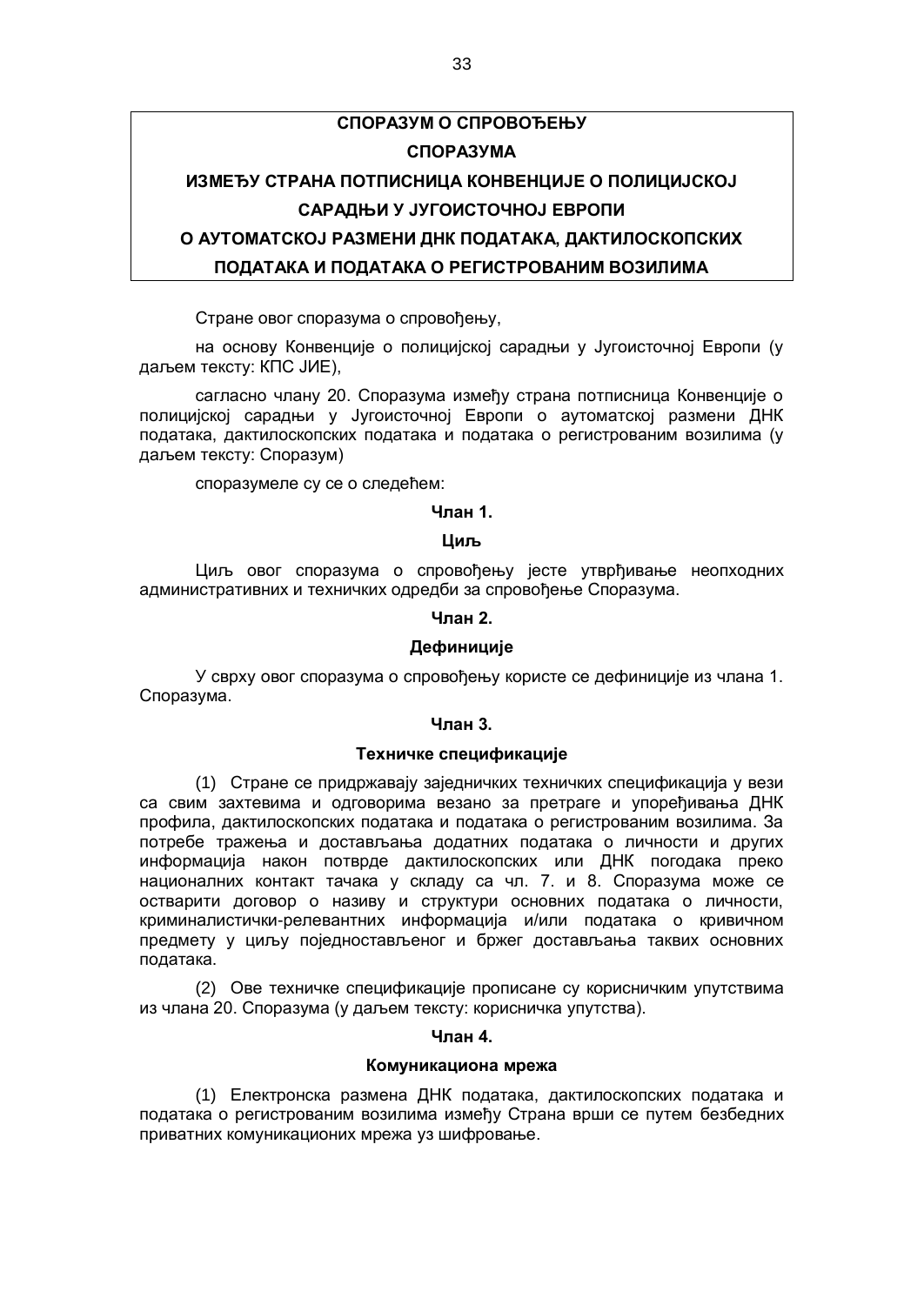(2) Техничке појединости о комуникационој мрежи и контакт подаци и расположивост техничких контакт тачака наведени су у корисничким упутствима.

#### **Члан 5.**

#### **Доступност аутоматске размене података**

Стране предузимају све неопходне мере да обезбеде да аутоматско претраживање или упоређивање ДНК података, дактилоскопских података или података о регистрованим возилима буде омогућено 24 сата дневно, седам дана у недељи. У случају техничког квара, националне контакт тачке Страна одмах обавештавају једна другу и усаглашавају се о привременим алтернативним аранжманима за размену информација у складу са важећим законским одредбама. Аутоматска размена података поново се успоставља што је брже могуће.

#### **Члан 6.**

#### **Начела размене ДНК података**

(1) Стране примењују постојеће стандарде за размену ДНК података, као што су Европски стандардни сет (ЕЅЅ) или Интерполов стандардни сет локуса (ISSOL).

(2) Поступак слања, у случају аутоматског претраживања и упоређивања ДНК профила, одвија се унутар децентрализоване структуре.

(3) Предузимају се одговарајуће мере да би се обезбедила тајност и интегритет података који се шаљу другим Странама, укључујући и њихово шифровање.

(4) Стране предузимају неопходне мере и гарантују интегритет ДНК профила који су стављени на располагање или послати на упоређивање другим Странама и старају се да те мере буду у складу са међународним стандардима као што је ISO 17025.

(5) Стране користе кодове Страна сагласно стандарду ISO 3166-1 alpha-2.

#### **Члан 7.**

#### **Правила о захтевима и одговорима**

(1) Захтев за аутоматску претрагу или упоређивање према чл. 3. и 4. Споразума садржи само следеће информације:

- (a) кôд Стране која упућује захтев;
- (б) датум, време и број захтева;
- (в) ДНК профиле и њихове референтне бројеве;
- (г) типове послатих ДНК профила ("ДНК профили непознатог лица" или референтни ДНК профили); и
- (д) информације потребне за контролу система база података и контролу квалитета процеса аутоматске претраге.

(2) Одговор (извештај о поклапању) на захтев из става 1. садржи само следеће информације:

- (a) назнаку да ли постоји једно или више поклапања (погодака) или нема поклапања (нема погодака);
- (б) датум, време и број захтева;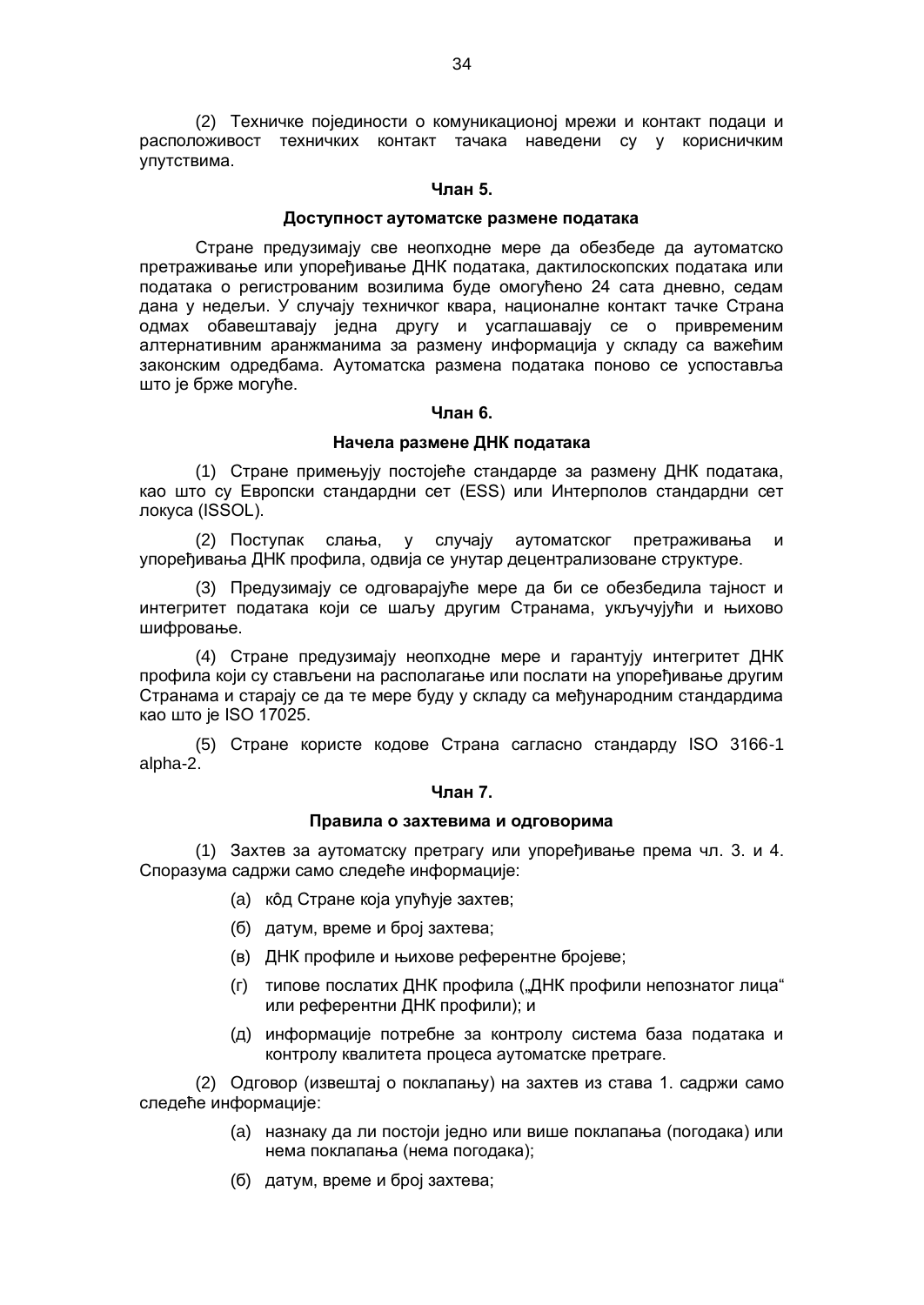- (в) датум, време и број одговора;
- (г) кôд Стране која упућује захтев и кôд Стране којој је упућен захтев;
- (д) референтни број Стране која упућује захтев и референтни број Стране којој је упућен захтев;
- (ђ) тип ДНК профила који су послати ("ДНК профили непознатог лица" или референтни ДНК профили);
- (е) тражене и упарене ДНК профиле; и
- (ж) информације потребне за контролу система база података и контролу квалитета процеса аутоматске претраге.

(3) Аутоматско обавештење о поклапању даје се само ако је аутоматска претрага или упоређивање резултирало поклапањем минималног броја локуса. Тај минимум је наведен у корисничким упутствима.

(4) Стране се старају да захтеви буду у складу са изјавама датим сагласно члану 2. став 3. Споразума. Ове изјаве се налазе у корисничким упутствима.

#### **Члан 8.**

## **Поступак слања код аутоматског претраживања непознатих или референтних ДНК профила**

(1) Ако приликом претраге на основу непознатог или референтног ДНК профила није утврђено поклапање у националној бази података или је утврђено поклапање са неким ДНК профилом, ДНК профил се тада може послати у базе података свих осталих Страна и ако се приликом претраге на основу тог ДНК профила утврде поклапања са референтним ДНК профилима и/или ДНК профилима непознатог лица у базама података других Страна, та поклапања се аутоматски саопштавају а референтни подаци о ДНК се шаљу Страни која је упутила захтев; ако се не може утврдити поклапање у базама података других Страна, то се аутоматски саопштава Страни која је упутила захтев.

(2) Ако се приликом претраге на основу ДНК профила непознатог лица утврди поклапање у базама података других Страна, свака предметна Страна може у том смислу унети напомену у своју националну базу података.

#### **Члан 9.**

#### **Начела размене дактилоскопских података**

(1) Дигитализација дактилоскопских података и њихово слање другим Странама врши се у складу са једнообразним форматом података који је наведен у корисничким упутствима.

(2) Свака Страна се стара да дактилоскопски подаци које она шаље буду довољно доброг квалитета за упоређивање помоћу система за аутоматску идентификацију отисака прстију (AFIS).

(3) Поступак слања ради размене дактилоскопских података одвија се унутар децентрализоване структуре.

(4) Предузимају се одговарајуће мере да би се обезбедила тајност и интегритет дактилоскопских података који се шаљу другим Странама, укључујући и њихово шифровање.

(5) Стране користе кодове Страна сагласно стандарду ISO 3166-1 alpha-2.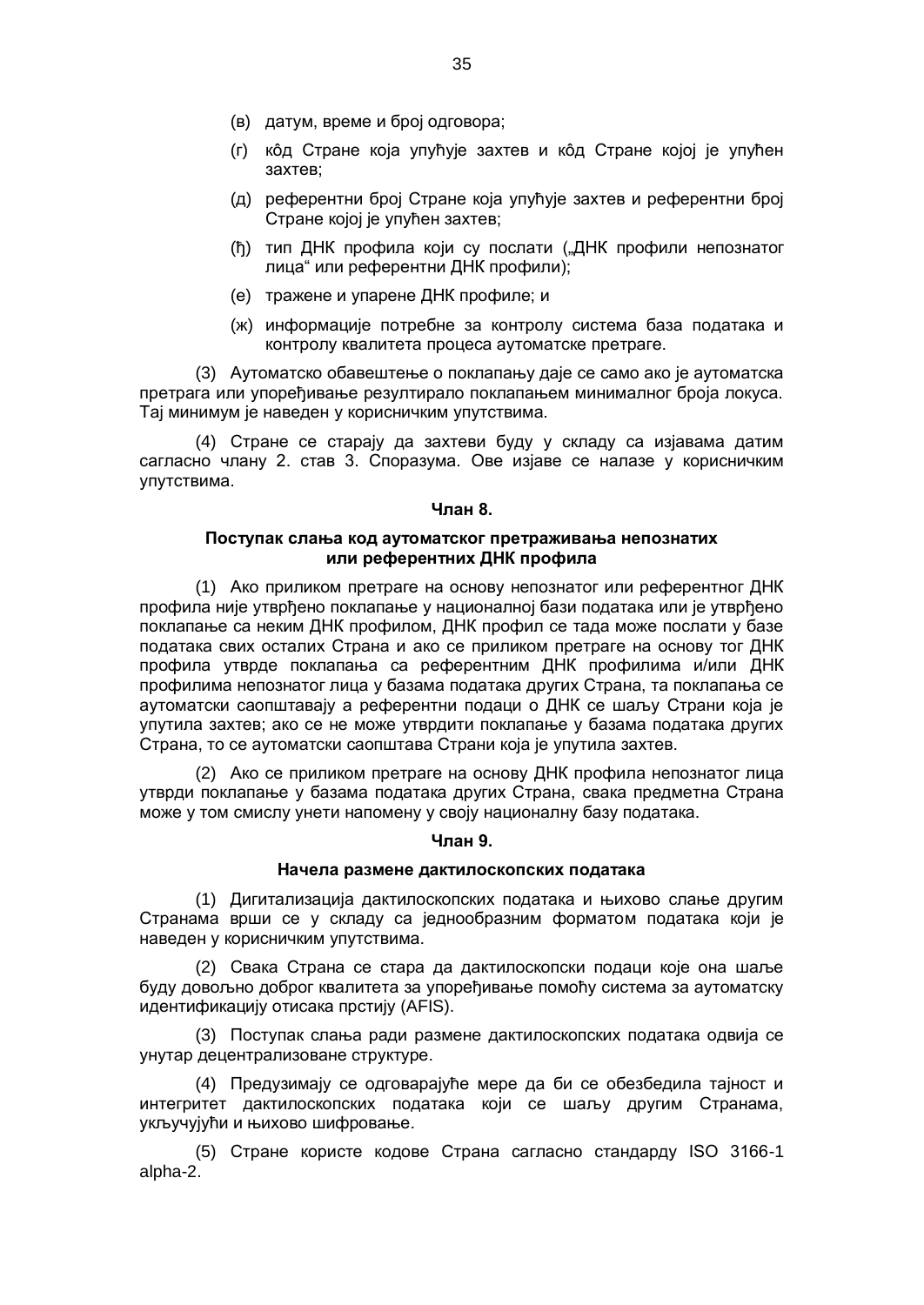# **Члан 10.**

#### **Капацитети претраге дактилоскопских података**

(1) Свака Страна се стара да њени захтеви за претрагу не превазилазе капацитете претраге које је одредила Страна којој је упућен захтев. Стране достављају изјаве у којима утврђују максималне капацитете претраге на дневном нивоу за дактилоскопске податке идентификованих лица и дактилоскопске податке лица чији идентитет још није утврђен.

(2) Максималан број кандидата који се може прихватити за проверу у оквиру једног слања наведен је у корисничким упутствима.

#### **Члан 11.**

## **Правила о захтевима и одговорима у вези са дактилоскопским подацима**

(1) Страна којој је упућен захтев без одлагања проверава квалитет послатих дактилоскопских података потпуно аутоматизованим поступком. У случају да су подаци неподесни за аутоматизовано упоређивање, Страна којој је упућен захтев без одлагања обавештава Страну која упућује захтев.

(2) Страна којој је упућен захтев врши претраге оним редоследом којим су захтеви примљени. Захтеви се обрађују у року од 24 сата потпуно аутоматизованим поступком. Страна која упућује захтев може затражити, ако то прописује њено национално законодавство, да се убрзано обраде њени захтеви, а Страна којој је упућен захтев врши те претраге без одлагања. Ако се рокови не могу испоштовати услед више силе, упоређивање се врши без одлагања чим се препреке уклоне.

#### **Члан 12.**

# **Начела аутоматског претраживања података о регистрованим возилима**

(1) За аутоматско претраживање података о регистрованим возилима Стране користе верзију софтверске апликације Европског информационог система о возилима и возачким дозволама (EUCARIS) који је посебно пројектован за потребе члана 12. Одлуке Савета 2008/615/ПУП од 23. јуна 2008. године о унапређењу прекограничне сарадње, нарочито у борби против тероризма и прекограничног криминала, као и измењене верзије овог софтвера.

(2) Аутоматско претраживање података о регистрованим возилима одвија се унутар децентрализоване структуре.

(3) Информације које се размењују преко система EUCARIS шаљу се у шифрованом облику.

(4) Елементи података о регистрованим возилима који ће бити предмет размене наведени су у корисничким упутствима.

(5) Приликом спровођења члана 9. Споразума, Стране могу дати приоритет претрагама које се односе на борбу против тешких кривичних дела.

# **Члан 13.**

#### **Трошкови**

Свака Страна сноси своје трошкове који проистичу из управљања, коришћења и одржавања овог споразума о спровођењу, нарочито софтверске апликације EUCARIS из члана 12.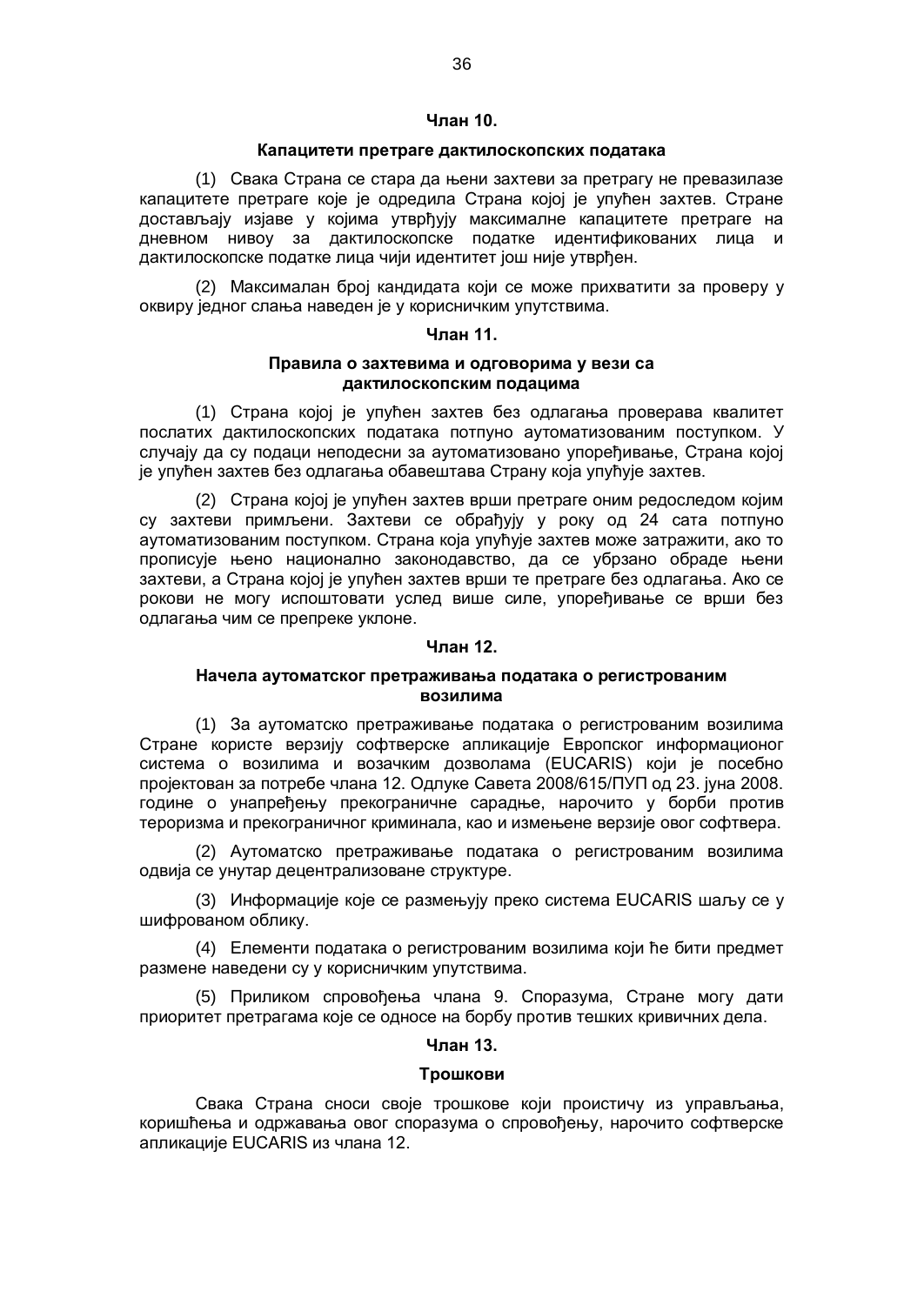# **Члан 14.**

## **Корисничка упутства**

Додатне појединости везано за административне и техничке информације потребне за ефикасну и успешну размену података наведене су у корисничким упутствима.

# **Члан 15.**

# **Независни органи за заштиту података**

Стране обавештавају депозитара Споразума о независним органима за заштиту података из члана 17. Споразума.

#### **Члан 16.**

## **Завршне одредбе**

(1) Овај споразум о спровођењу производи дејство ступањем на снагу Споразума, сагласно члану 26. Споразума.

(2) Овај споразум о спровођењу се закључује на неограничен временски период. Овај споразум о спровођењу престаје да се примењује истог тренутка када и Споразум.

(3) Стране могу уносити измене и допуне у овај споразум о спровођењу. Измена се иницира писаним путем и ступа на снагу сагласно процедурама описаним у ставу 1. овог члана.

(4) Овај споразум о спровођењу је отворен за приступање, под условом да се претходно приступило Споразуму.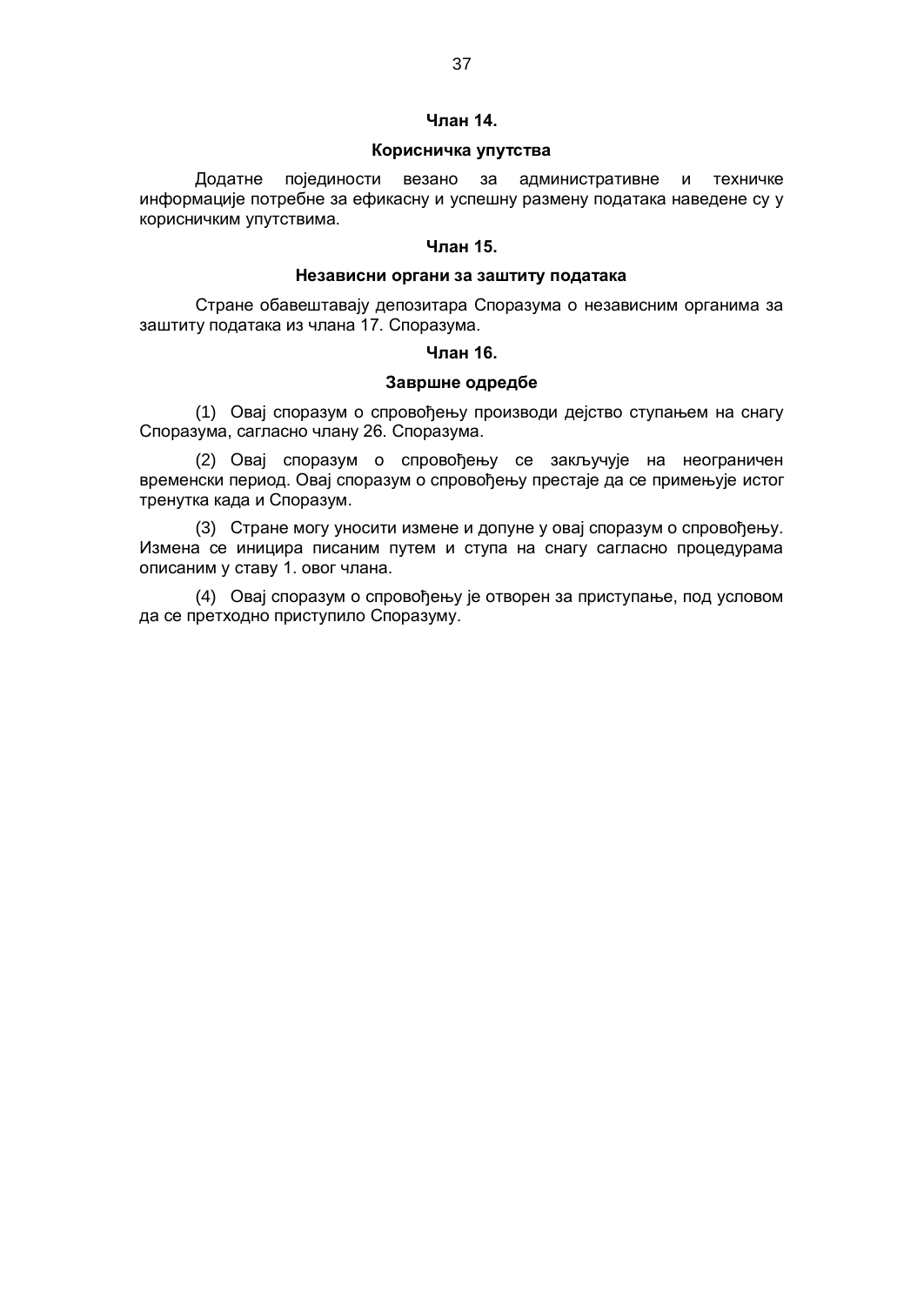У потврду чега су долепотписани, прописно овлашћени, потписали овај споразум:

За Републику Албанију

За Републику Аустрију

За Босну и Херцеговину

За Републику Бугарску

За Мађарску

За Републику Македонију

За Републику Молдавију

За Црну Гору

За Румунију

За Републику Србију

За Републику Словенију

Сачињено у Бечу, дана 13. септембра 2018. године, у једном примерку на енлеском језику.